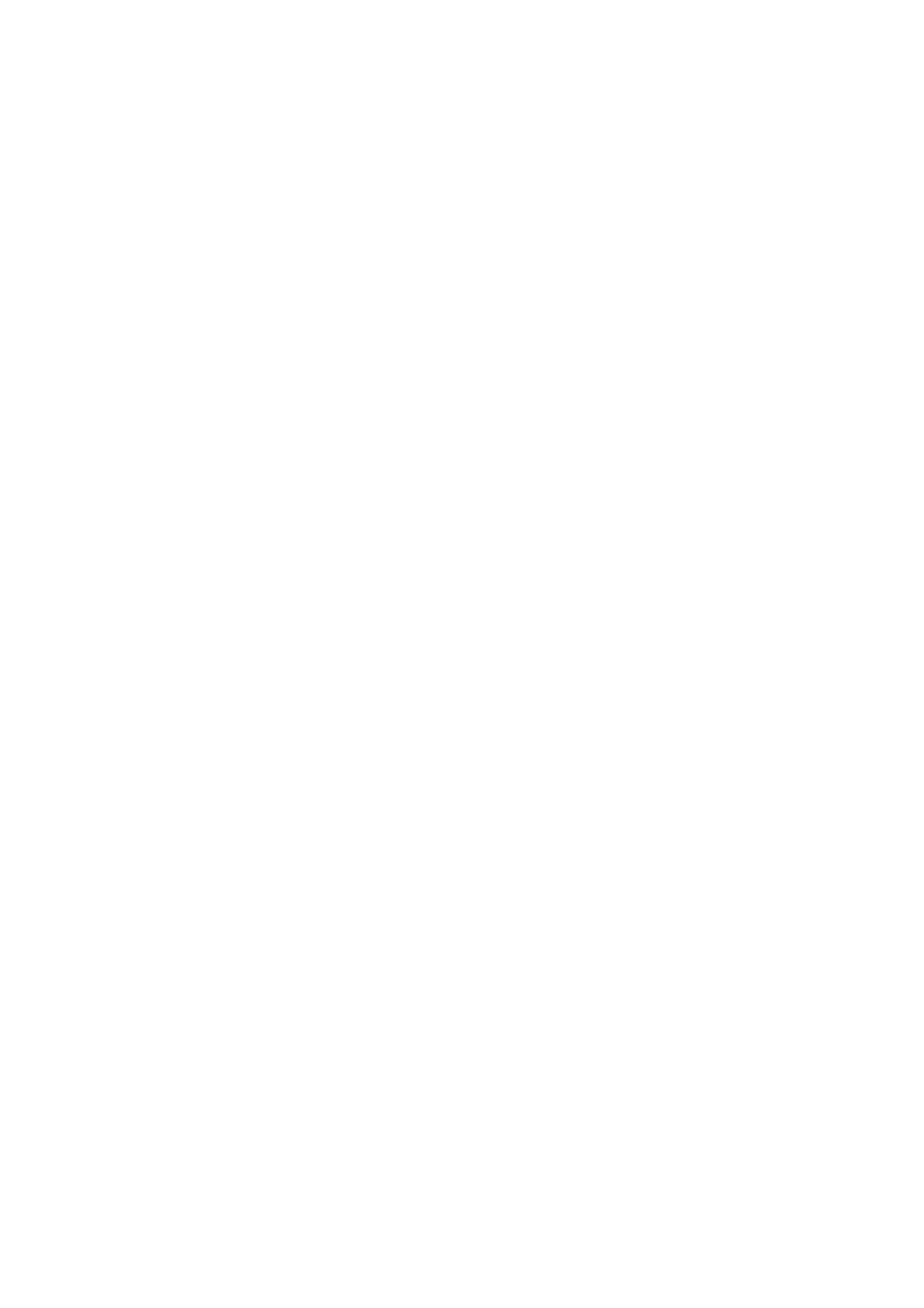

**Fourth Meeting, 2-4 March 2010, Linguaglossa, Catania, Italy**  L. Maggioni and E. Lipman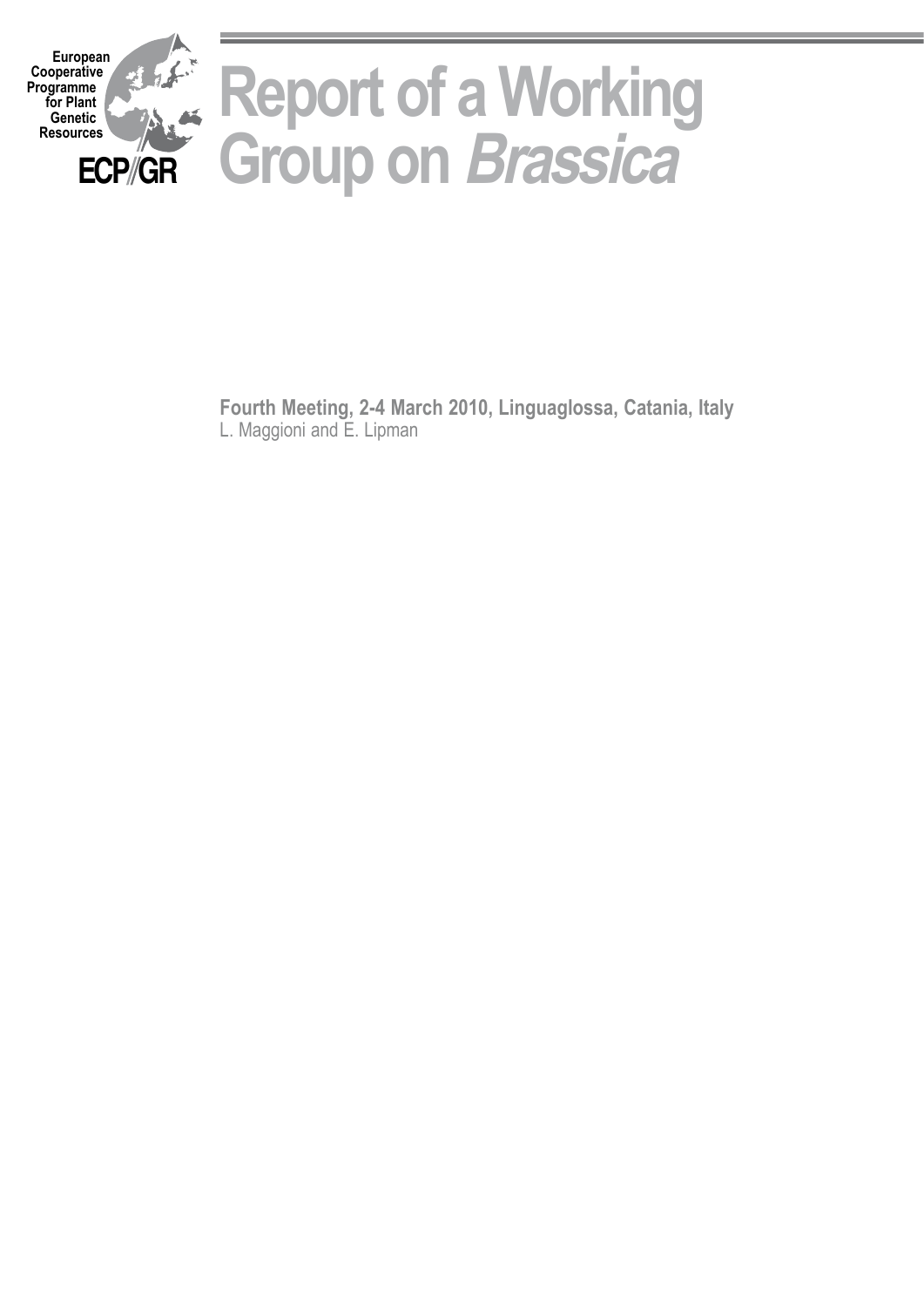**Bioversity International** is an independent international scientific organization that seeks to improve the well-being of present and future generations of people by enhancing conservation and the deployment of agricultural biodiversity on farms and in forests. It is one of 15 centres supported by the Consultative Group on International Agricultural Research (CGIAR), an association of public and private members who support efforts to mobilize cutting-edge science to reduce hunger and poverty, improve human nutrition and health, and protect the environment. Bioversity has its headquarters in Maccarese, near Rome, Italy, with offices in more than 20 other countries worldwide. The organization operates through four programmes: Diversity for Livelihoods, Understanding and Managing Biodiversity, Global Partnerships, and Commodities for Livelihoods.

 The international status of Bioversity is conferred under an Establishment Agreement which, by January 2010, had been signed by the Governments of Algeria, Australia, Belgium, Benin, Bolivia, Brazil, Burkina Faso, Burundi, Cameroon, Chile, China, Congo, Costa Rica, Côte d'Ivoire, Cuba, Cyprus, Czech Republic, Denmark, Ecuador, Egypt, Ethiopia, Ghana, Greece, Guinea, Hungary, India, Indonesia, Iran, Israel, Italy, Jordan, Kenya, Malaysia, Mali, Mauritania, Mauritius, Morocco, Norway, Oman, Pakistan, Panama, Peru, Poland, Portugal, Romania, Russia, Senegal, Slovakia, Sudan, Switzerland, Syria, Tunisia, Turkey, Uganda and Ukraine.

 Financial support for Bioversity's research is provided by more than 150 donors, including governments, private foundations and international organizations. For details of donors and research activities please see Bioversity's Annual Reports, which are available in printed form on request from bioversity-publications@cgiar.org or from Bioversity's Web site (www.bioversityinternational.org).

 **The European Cooperative Programme for Plant Genetic Resources (ECPGR)** is a collaborative programme among most European countries aimed at facilitating the long-term conservation and the increased utilization of plant genetic resources in Europe. The Programme, which is entirely financed by the member countries, is overseen by a Steering Committee composed of National Coordinators nominated by the participating countries and a number of relevant international bodies. Bioversity International provides the Coordinating Secretariat. The Programme operates through nine networks in which activities are carried out through a number of permanent working groups or through ad hoc actions. The ECPGR networks deal with either groups of crops (cereals; forages; fruit; oil and protein crops; sugar, starch and fibre crops; vegetables) or general themes related to plant genetic resources (documentation and information; *in situ* and on-farm conservation; inter-regional cooperation). Members of the working groups and other scientists from participating countries carry out an agreed workplan with their own resources as inputs in kind to the Programme.

 The geographical designations employed and the presentation of material in this publication do not imply the expression of any opinion whatsoever on the part of Bioversity or the CGIAR concerning the legal status of any country, territory, city or area or its authorities, or concerning the delimitation of its frontiers or boundaries. Similarly, the texts and taxonomic definitions in these proceedings reflect the views of the respective authors and not necessarily those of the compilers or their institutions.

Mention of a proprietary name does not constitute endorsement of the product and is given only for information.

#### **Citation**

Maggioni L, Lipman E. 2010. Report of a Working Group on *Brassica.* Fourth Meeting, 2-4 March 2010, Linguaglossa, Catania, Italy. Bioversity International, Rome, Italy.

#### **Cover illustrations**

Yellow-flowered *Brassica insularis* Moris; *B. fruticulosa* Cyr. (top) and *B. hilarionis* Post (bottom). All plants grown at the demonstration field of the University of Catania, Italy. Courtesy of © L. Maggioni, Bioversity International.

Acknowledgements to Dr L. Currah for English language editing.

ISBN 978-92-9043-873-1

Bioversity International Via dei Tre Denari, 472/a 00057 Maccarese Rome, Italy

© Bioversity International, 2010

*Bioversity International* is the operating name of the International Plant Genetic Resources Institute (IPGRI).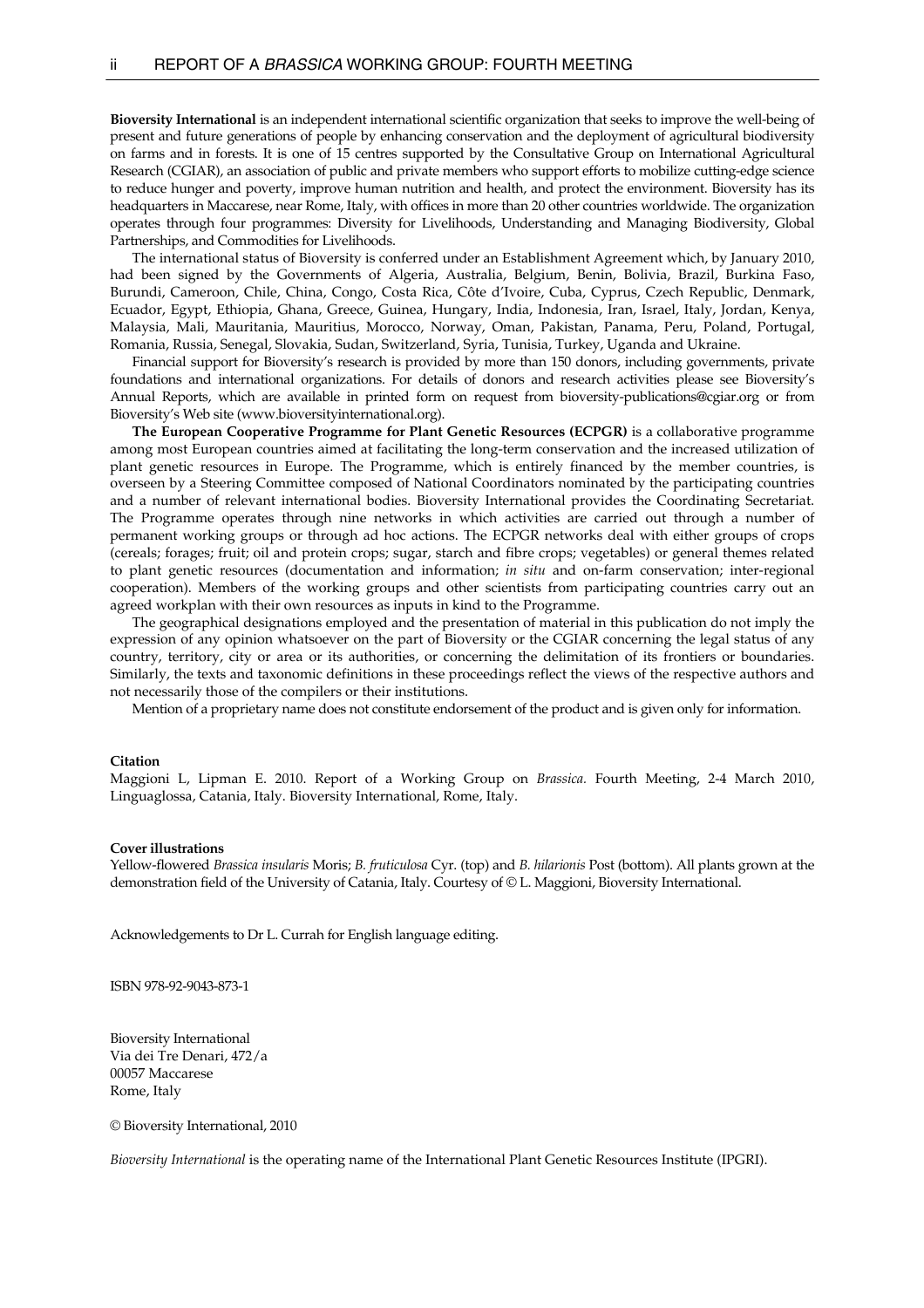# **CONTENTS**

| Update on the European Brassica Database (Bras-EDB) 4                           |  |
|---------------------------------------------------------------------------------|--|
|                                                                                 |  |
| Status of wild Brassica conservation at the Universidad Politécnica de Madrid,  |  |
| Wild brassicas in the Madrid collection - History of the agreement with IBPGR 6 |  |
|                                                                                 |  |
|                                                                                 |  |
|                                                                                 |  |
|                                                                                 |  |
|                                                                                 |  |
|                                                                                 |  |
|                                                                                 |  |
|                                                                                 |  |
|                                                                                 |  |

Related presentations available online can be downloaded at [http://www.ecpgr.cgiar.org/WORKGROUPS/BRASSICA/Presents\\_Catania\\_2010.htm](http://www.ecpgr.cgiar.org/WORKGROUPS/BRASSICA/Presents_Catania_2010.htm)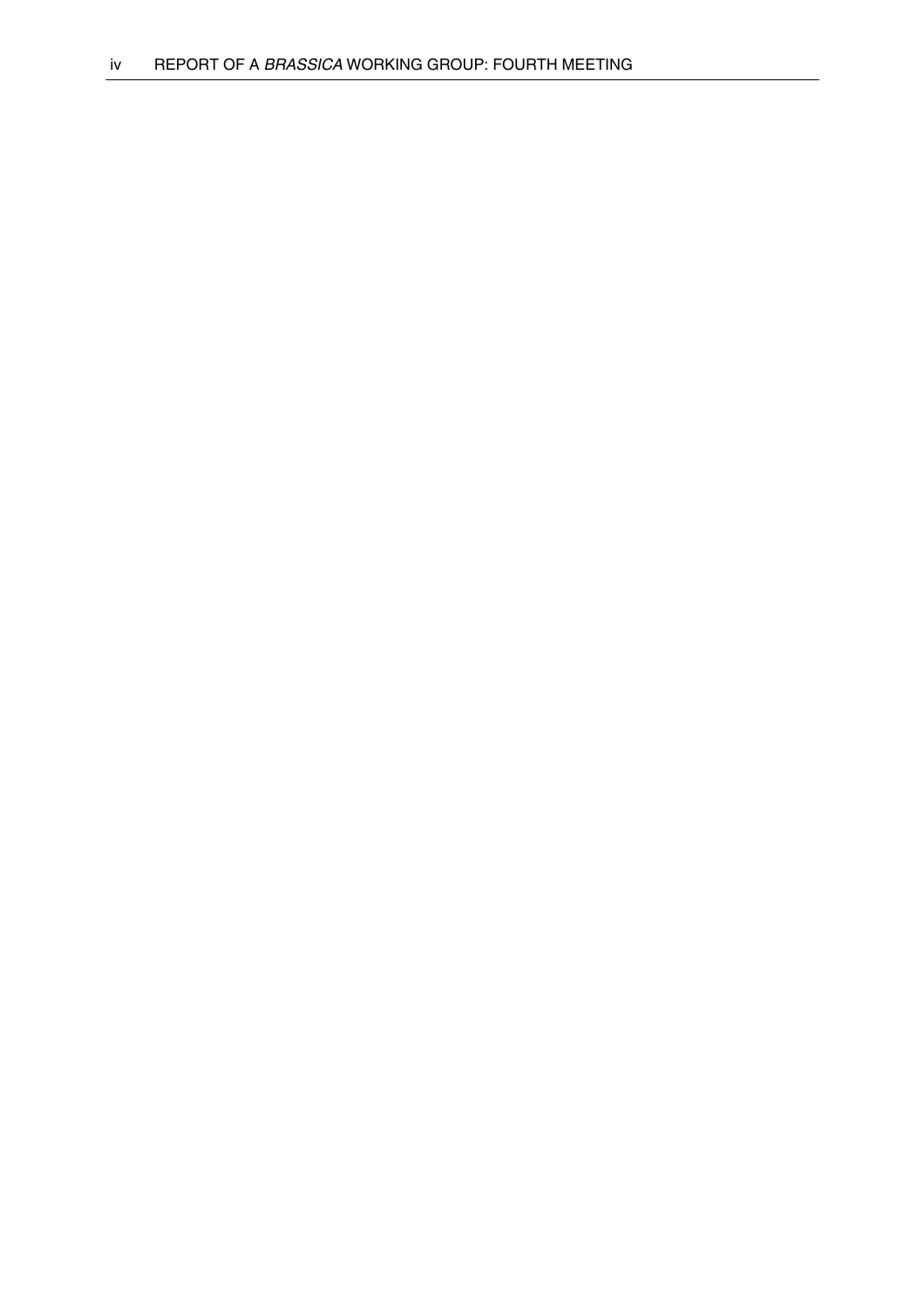# <span id="page-6-0"></span>**SUMMARY REPORT OF THE MEETING**

## **Introduction**

#### **Welcome address**

F. Branca, Chair of the Working Group on *Brassica* of the European Cooperative Programme for Plant Genetic Resources (ECPGR) and local host, welcomed the Group on behalf of the University of Catania. Members participating for the first time in the Working Group were invited to interact informally with the rest of the Group.

 L. Maggioni, ECPGR Coordinator, explained that O. De Ponti, President of the International Seed Federation and Senior Advisor for Nunhems B.V. was attending the meeting as an observer in his quality of panel member of the ECPGR Independent External Review, currently ongoing and to be concluded in July 2010. The Group was happy to offer collaboration and to answer any questions to facilitate the task of O. De Ponti.

### **Update on ECPGR, including AEGIS**

*Presentation by Lorenzo Maggioni available online* 

The objectives and priorities of ECPGR during Phase VIII (2009-2013) were summarized, as well as the workplan and budget of the *Brassica* Working Group (WG).

 Among other relevant upcoming activities for the WG, L. Maggioni mentioned the final meeting of the project "An integrated European *In Situ* management Work plan: Implementing Genetic Reserves and On Farm concepts" (AEGRO) in September 2010, Madeira, Portugal; the meeting of all Network Coordinating Groups (NCGs) in early 2011; and the Mid-term Steering Committee meeting in June or October 2011.

 A short update was given on the status of the European Plant Genetic Resources Catalogue (or European Internet Search Catalogue, EURISCO) and the ongoing initiative by the ECPGR Documentation and Information Network which is preparing a strategy for the inclusion of characterization and evaluation data into EURISCO.

 The status of membership in "A European Genebank Integrated System" (AEGIS) (17 countries), its objectives, perceived benefits and principles were also summarized. The "EUROGENEBANK" proposal, recently submitted for funding under the European Commission's Seventh Framework Programme (EC FP7) and intended to boost the implementation process of AEGIS, was also briefly outlined (partners, work packages, budget). Following from the discussion held at the Vegetables Network (VEGNET) meeting in Catania, Italy (November 2009), the dilemma remains whether to start implementing AEGIS or to wait for the result of the EUROGENEBANK project submission. The idea expressed in November 2009 was reiterated, that the essential objective regarding Most Appropriate Accessions (MAAs) would not be to identify duplicates, but rather to identify important accessions for inclusion in the European Collection. The agreement with the principles of the AEGIS Quality System (AQUAS) that was expressed in Catania by the Network was quoted as a starting basis for a proposal to involve the *Brassica* WG in the development of various AQUAS elements (see below).

#### *Discussion*

A discussion prompted by F. Branca focused on the difference between a "core collection" and the concept of "Most Appropriate Accessions" used by AEGIS.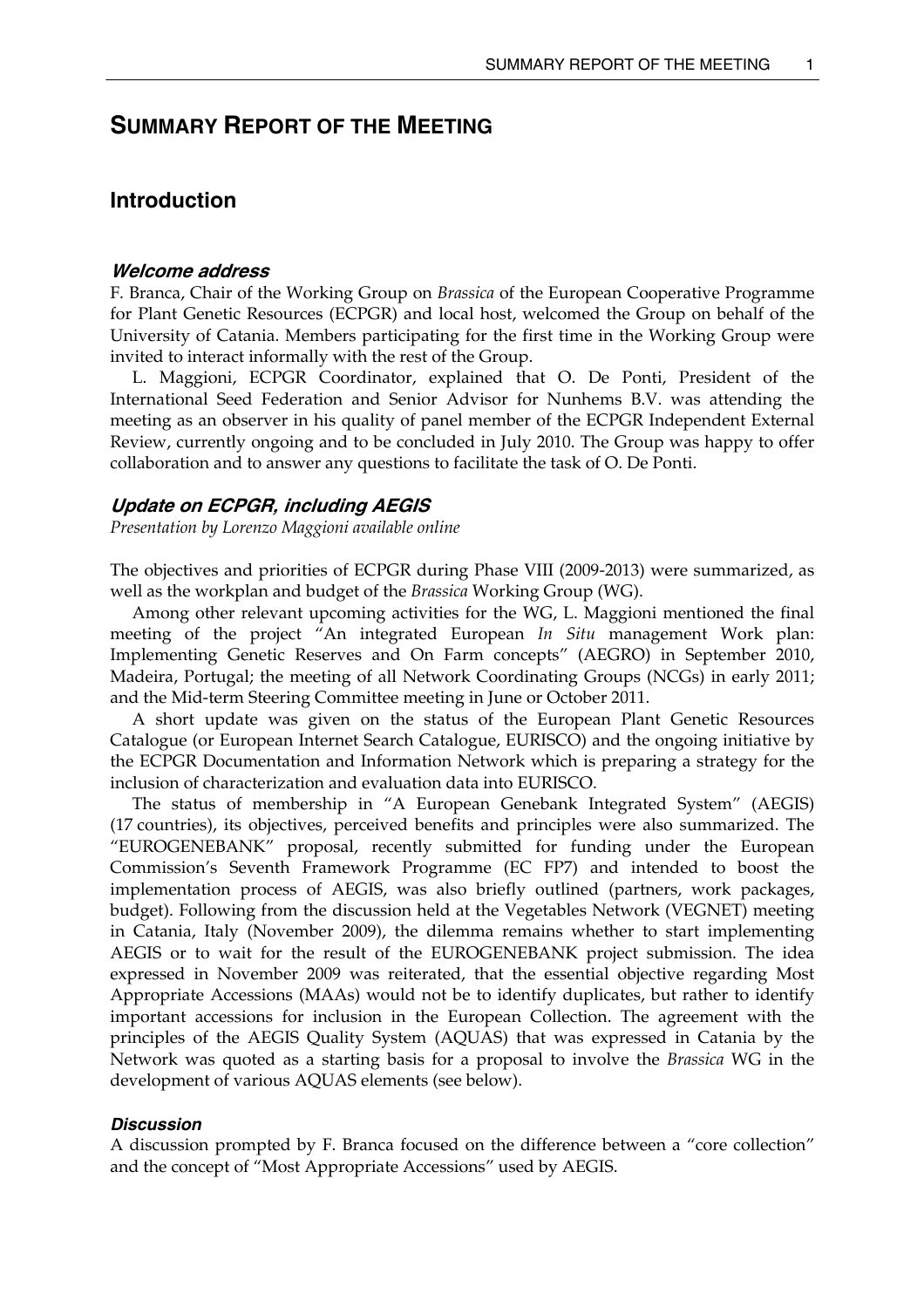<span id="page-7-0"></span> It was pointed out that a core collection has mainly to do with the perspective of a specific user, usually a breeder (the core collection being a relatively small set of accessions containing the highest possible genetic diversity), while MAA is a concept related to the conservation of accessions for the long term (those accessions that it is important to conserve for various reasons, i.e. usually many more than those forming a core collection).

## **Brassica Working Group projects**

#### **Working Group project on wild Brassica species**

*Presentation by Ferdinando Branca available online* 

The project planned as a *Brassica* WG activity for Phase VIII involves the comparison of various populations of wild brassicas in the same environmental conditions, with the aim of establishing a core collection of well characterized and diverse wild accessions. The samples were selected mainly on the basis of their availability and were obtained by the Centre for Genetic Resources, the Netherlands, Wageningen (CGN) from various genebanks. The accessions were planted in a field in the farm of the University of Catania.

 Not all the accessions are part of the section *Brassica* (n=9). The chromosome check could be part of the project if there are any volunteers to do the work.

 The Group needs to take decisions on the type of analysis to carry out (morphological, chemical and molecular), the sharing of the tasks and the budget.

 Considering that the ECPGR budget for this activity is limited, the Group was asked if anyone wished to participate in the project on wild brassicas by offering a specific contribution with their own resources. Freeze-dried samples could be provided to anyone interested in carrying out chemical or molecular analysis.

#### *Discussion*

O. De Ponti asked why only 20 wild *Brassica* accessions were being analysed. He stressed the fact that the wild accessions would be of special interest for breeders, since they may contain important resistance genes that are not available in the cultivated types. He recommended shifting part of the budget from the analysis of the cultivated brassicas to the wild ones.

 M. E. Gonzalez said that she would check with Antonio de Haro about any possibility for collaboration.

 C. Allender reported that a diversity set of wild brassicas maintained at Wellesbourne has already been subject to various analyses. She will check if there are any overlaps between the Wellesbourne and the *Brassica* WG project accessions, in which case some data on these accessions may already be available.

 V. Lopes expressed interest in carrying out DNA analysis with simple sequence repeat (SSR) markers, but no national funds would be available for this.

 A. Artemyeva said that botanists at the N.I. Vavilov Research Institute of Plant Industry, (VIR), St. Petersburg could offer their expertise for taxonomic characterization.

 J. Cervenski could offer to do chemical and perhaps molecular analysis, but would need project funds for this.

 J. Grahić said that he needed to check at his institute, but would need a clear programme with project funds in order to carry out any activity.

S. Neykov offered for chemical analysis, provided funds were made available.

A. Simon will forward the question to suitable persons.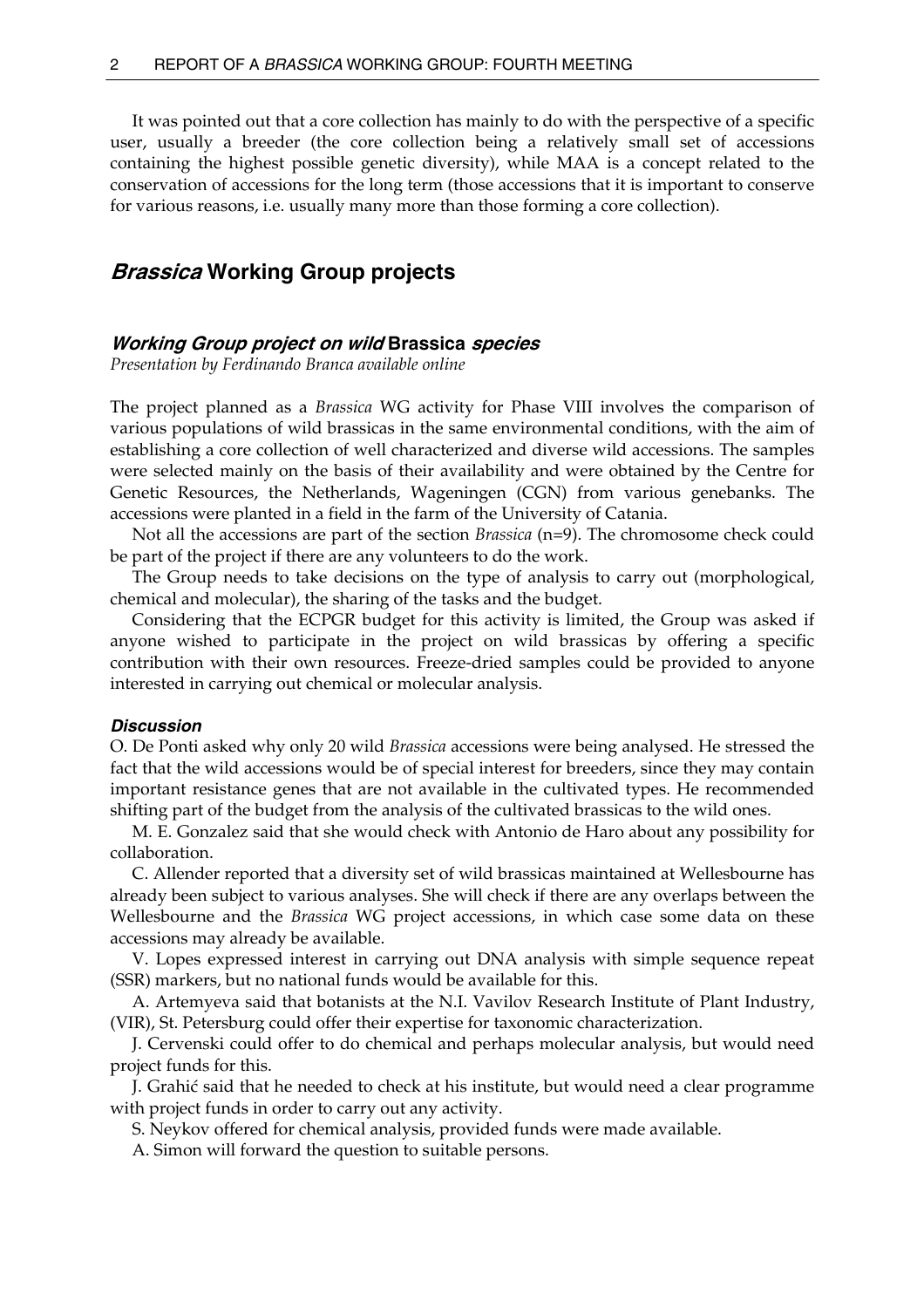<span id="page-8-0"></span> P. Kopecky said that his institute in Olomouc does not carry out chemical or molecular analysis, therefore only morphological analysis could be carried out.

 M. Hansen expressed interest in carrying out analysis of content of glucosinolates, anthocyanins, carotenoids and total phenols.

G. Poulsen said that NordGen would not be able to contribute to this activity.

 N. Bas said that CGN could not do any characterization or molecular work. However, Dutch breeders could be invited to carry out the evaluation for themselves (insect resistance). She would also need to ask if anyone would be interested to use the freeze-dried samples.

 H. Reiner described a disappointing experience with a previous similar initiative that he had tried to promote in Austria by setting up a consortium of breeders to characterize *B. rapa*, with no success.

 A. Traka-Mavrona was very interested to participate, but financial support would be critical. She stressed the importance of understanding the breeding value of the accessions, by finding out their suitability for breeding purposes. She would be interested in doing characterization and creating dendrograms. Another area of interest where her institute has developed a methodology is about answering the question on how the environment affects characterization and regeneration.

 F. Branca said that his institute would do molecular marker analysis and work on antioxidants.

 O. De Ponti suggested that breeders could be invited for a field day, in order to raise their interest.

 N. Bas recommended that any result should be made available though the European *Brassica* Database (Bras-EDB).

 H. Reiner thought that private breeders would not be interested in pre-competitive research, but O. De Ponti replied that it would be worth trying.

 N. Bas said that Dutch plant breeders would be available to regenerate material, but F. Branca replied that in the case of wild *Brassica* it would be much quicker and also convenient to regenerate the accessions in Sicily.

#### *Decisions*

- Each WG member should reconfirm whether there is any action that they could do related to characterization of the small project collection of wild brassicas (**by 15 March 2010**). F. Branca will then make a proposal on how to split the funds of the *Brassica* WG budget. A Letter of Agreement will need to be signed between Bioversity and the recipient(s) of the funds.
- F. Branca will organize a "field demonstration day" in Catania, with the purpose of showing the wild *Brassica* project collection to breeders from Europe. The material will be made available (either seed or freeze-dried samples) to anyone interested in doing characterization or evaluation work and making the resulting data publicly available. Expressions of interest for the field day could be collected through the mailing list of the *Brassica* Group of the European Association for Research on Plant Breeding (EUCARPIA) as well as through contacts to be indicated by the *Brassica* WG members (action to be completed **by December 2010**).

#### **Working Group project on B. rapa**

*Presentation by Noor Bas available online* 

In the VEGNET meeting in 2009 the Group agreed to characterize 100 accessions of *B. rapa* selected from the Bras-EDB. A. Artemyeva offered to carry out the characterization at VIR.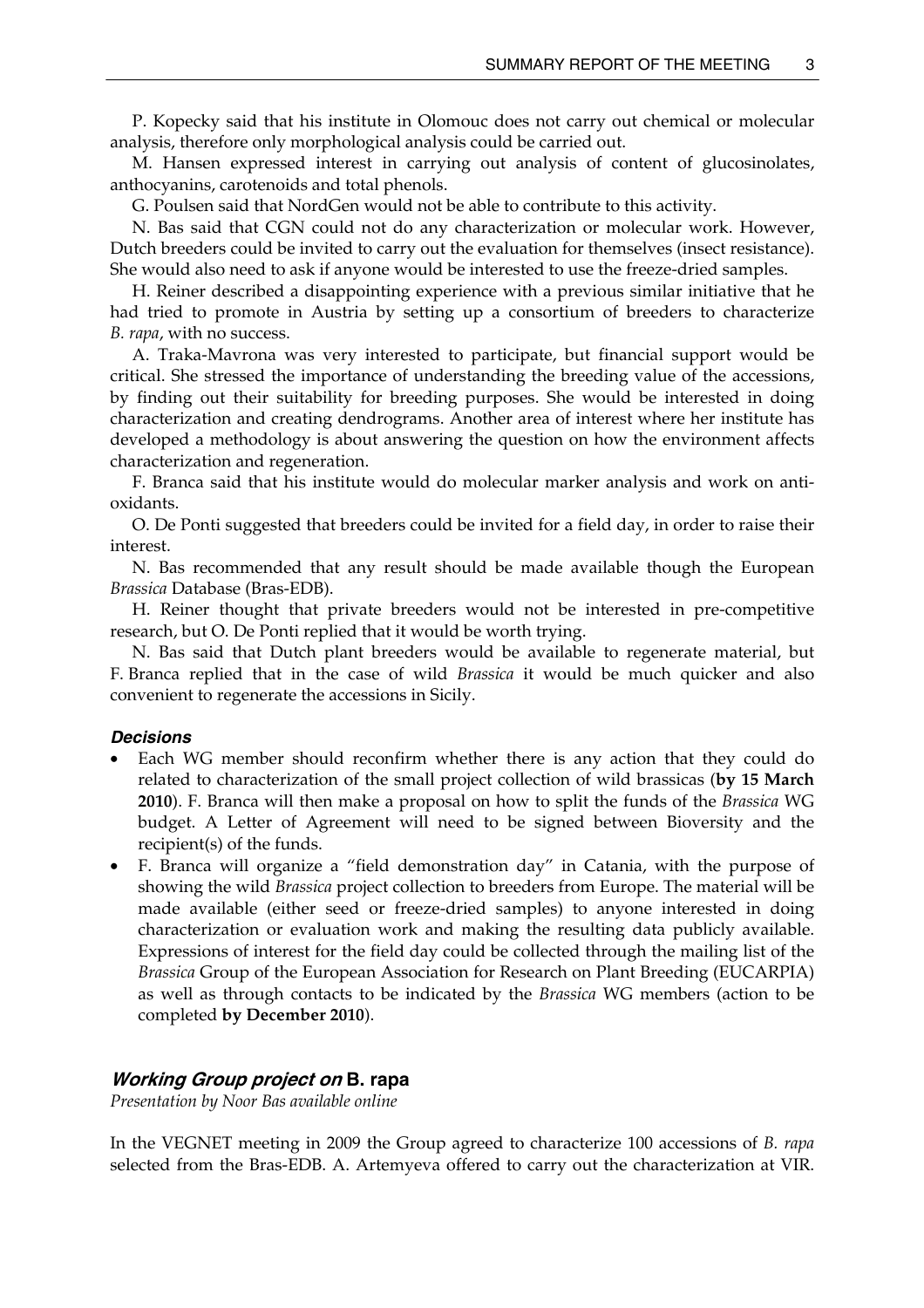<span id="page-9-0"></span>Ninety-seven accessions were selected among the unknown accessions, on the basis of absence of a name or a cultivar group and on the basis of easy availability.

### *Discussion*

Possible problems related to provision of the seed samples to Russia were discussed. It was concluded that small samples would not require any certification. The need to use the Standard Material Transfer Agreement (SMTA) for any transfer of this material was confirmed.

The selection of the accessions made by N. Bas was approved by the Group.

 Should not all the identified samples be effectively available, no replacement with other samples would be made.

 Regarding the list of descriptors to be characterized, it was proposed to use the same five minimum descriptors that were used in the EC project "*Brassica* collections for Broadening Agricultural Use" (BRASCO), keeping in mind that A. Artemyeva would be able to describe the accessions for morphological and phenological descriptors.

## *Decisions*

- N. Bas will go through the process of requesting the material from the holding genebanks, with the help of F. Branca. Seeds should be sent to A. Artemyeva (action to be completed **by June 2010**).
- F. Branca will make a proposal on how to split the funds of the *Brassica* WG budget and about the amount that should be assigned to VIR for characterization as part of the *B. rapa* project. A Letter of Agreement will need to be signed between Bioversity and VIR.

## **Update on the European Brassica Database (Bras-EDB)**

*Presentation by Noor Bas available online* 

The Bras-EDB contains 23 753 accessions from 55 institutes in 28 countries. Major updates were carried out in 2005 and 2007. Recent updates were mostly made by taking data from EURISCO. The data are transformed into a standard taxonomy. Accessions belonging to the core collections defined during the EU projects AIR3 - CT920463 "The location and exploitation of genes for pest and disease resistance in European gene bank collections of horticultural Brassicas" (*oleracea)* and RESGEN CT99 109-112 "*Brassica* Collections for Broadening Agricultural Use" including "Characterising and utilising genetic variation in *Brassica carinata* for its exploitation as an oilseed crop" (*oleracea*, *rapa*, *napus*, *carinata*) are flagged.

 Duplicates within *B. rapa* accessions have been searched for, based on name, country of origin and sometimes collection number. Among the 3622 *B. rapa* accessions, 545 duplicate groups covering 1698 accessions were found.

 Among the possible future activities, updates can be done when necessary. It would be useful if collection holders could inform the DB managers about the need for updates and also inform about changes in contact details. The Group will discuss whether it will be appropriate to extend the DB to other genera (such as *Raphanus*), whether to extend the search for duplicate groups to other species and whether to start the identification of probable MAAs within the *B. rapa* collections.

## *Discussion*

The possibility to extend the search for probable duplicates (currently available only for *B. rapa*) to other species, was discussed.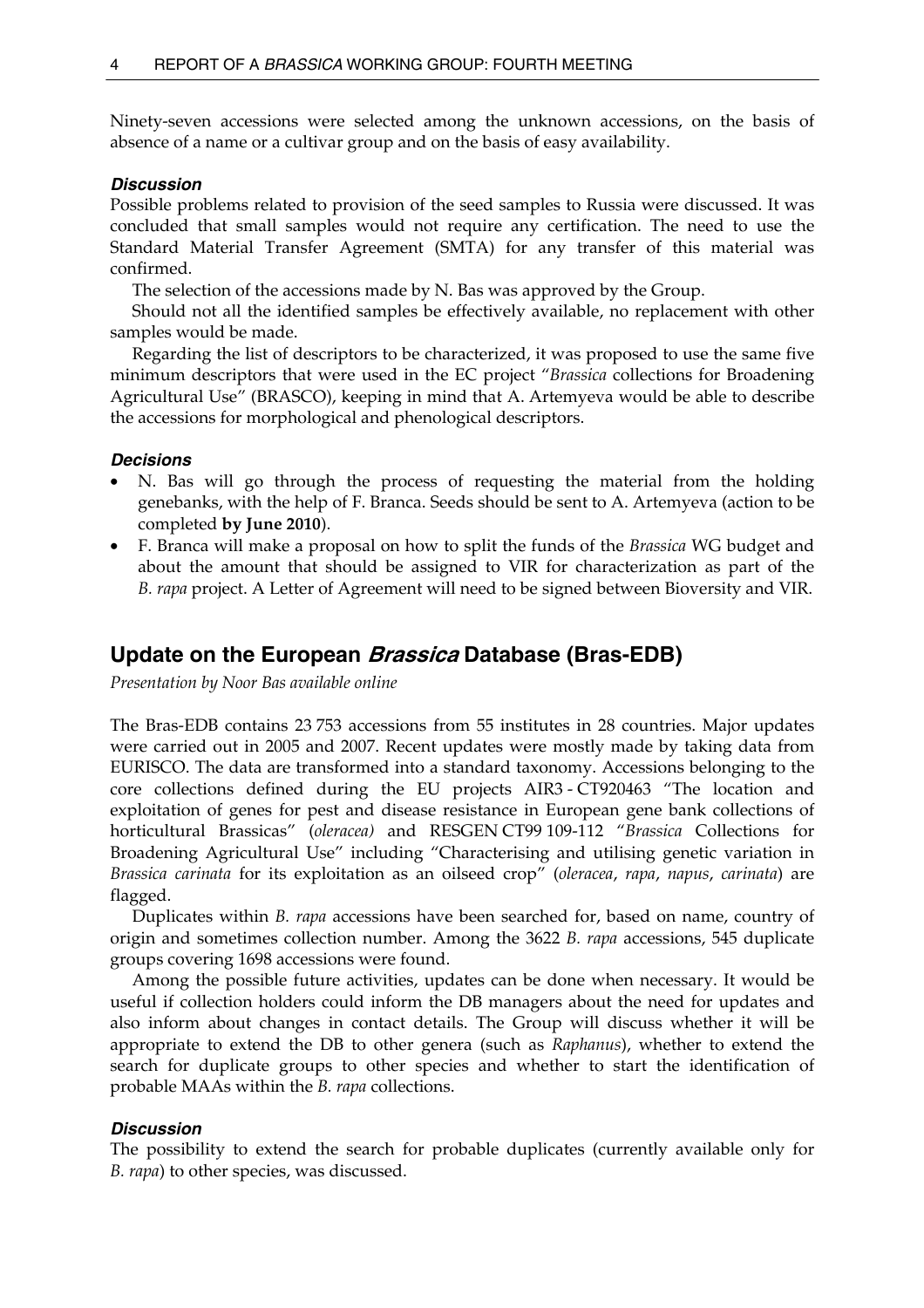<span id="page-10-0"></span> F. Branca alerted the Group to findings which show that material with the same name, even from the same village, can be very different, according to recent studies at his institute.

 N. Bas clarified that the search for probable duplicates is only applied to cultivars with the same name, and not to landraces.

 C. Allender thought that the exercise could give an indication of possible duplicates, which means that some very clear-cut situations of duplication can be highlighted by the search, while the status of other probable duplicates will remain less clear.

 Regarding the possibility to extend the Bras-EDB to *Raphanus*, the Group felt that other interesting genera are not covered either (e.g. *Eruca*, *Diplotaxis* and *Sinapidendron*); however the prevailing opinion was that information about *Brassica* should be improved as a priority before extending the database to other species. Basic information on other species is already available through EURISCO.

#### *Decisions/ Recommendations*

- N. Bas will undertake the extension of the duplicate search function of the Bras-EDB to *B. oleracea*, with the help of C. Allender and P. Kopecky (to be completed **by December 2010**).
- It would be useful if the DB manager could notify the EURISCO coordinator when Bras-EDB has more data in certain fields than EURISCO for the same accessions.

## **Activities and projects on Brassica conservation**

## **Status of wild Brassica conservation at the Universidad Politécnica de Madrid, Spain**

*Presentation by Maria Elena Gonzalez-Benito available online* 

In 1966, at the Departamento de Biología Vegetal, Escuela Técnica Superior de Ingenieros Agrónomos, Universidad Politécnica de Madrid (UPM), Spain, Prof. César Gómez Campo started a collection of wild plant species, specifically endemic species of the Iberian Peninsula and of the Macaronesian region, and of Brassicaceae. Currently, 23.7% of the Spanish vascular threatened flora is conserved at the Plant Germplasm Bank (Banco de Germoplasma Vegetal, BGV-UPM), with 5100 accessions covering 2400 endemic species. Brassicaceae include 4863 accessions covering 1027 species, with major emphasis on the tribe Brassiceae. Samples have been distributed for basic or applied research. As of the early 1980s, the collection became part of the register of base collections of the International Board for Plant Genetic Resources (IBPGR, now Bioversity International), Rome, Italy with the mandate to conserve "wild relatives of cruciferous crops".

 Since the retirement of C. Gómez Campo, a commission of eight people manages the decisions related to the Bank. Among the members, M. Elena González Benito is the Coordinator, Jesús Ortíz Marcide is Head of the Department and David Draper Munt is the curator of the collection.

 The collection of seeds is maintained for long-term conservation at low temperature (between  $-5^{\circ}$ C and  $-10^{\circ}$ C) and with low moisture content (approximately between 1.5% and 3% f.w.b.), achieved by desiccation with silica gel and placing some dehydrated silica gel together with the seeds within flame-sealed glass vials. High viability of the seeds after 40 years of storage was demonstrated. The collection database contains almost 10 000 entries. These data are currently available on the Spanish site of the Global Biodiversity Information Facility (GBIF) [\(www.gbif.es](http://www.gbif.es/)), on the Spanish National Inventory ([www.inia.es](http://www.inia.es/)) and on the site of the European Native Seed Conservation Network (ENSCONET) (accessions of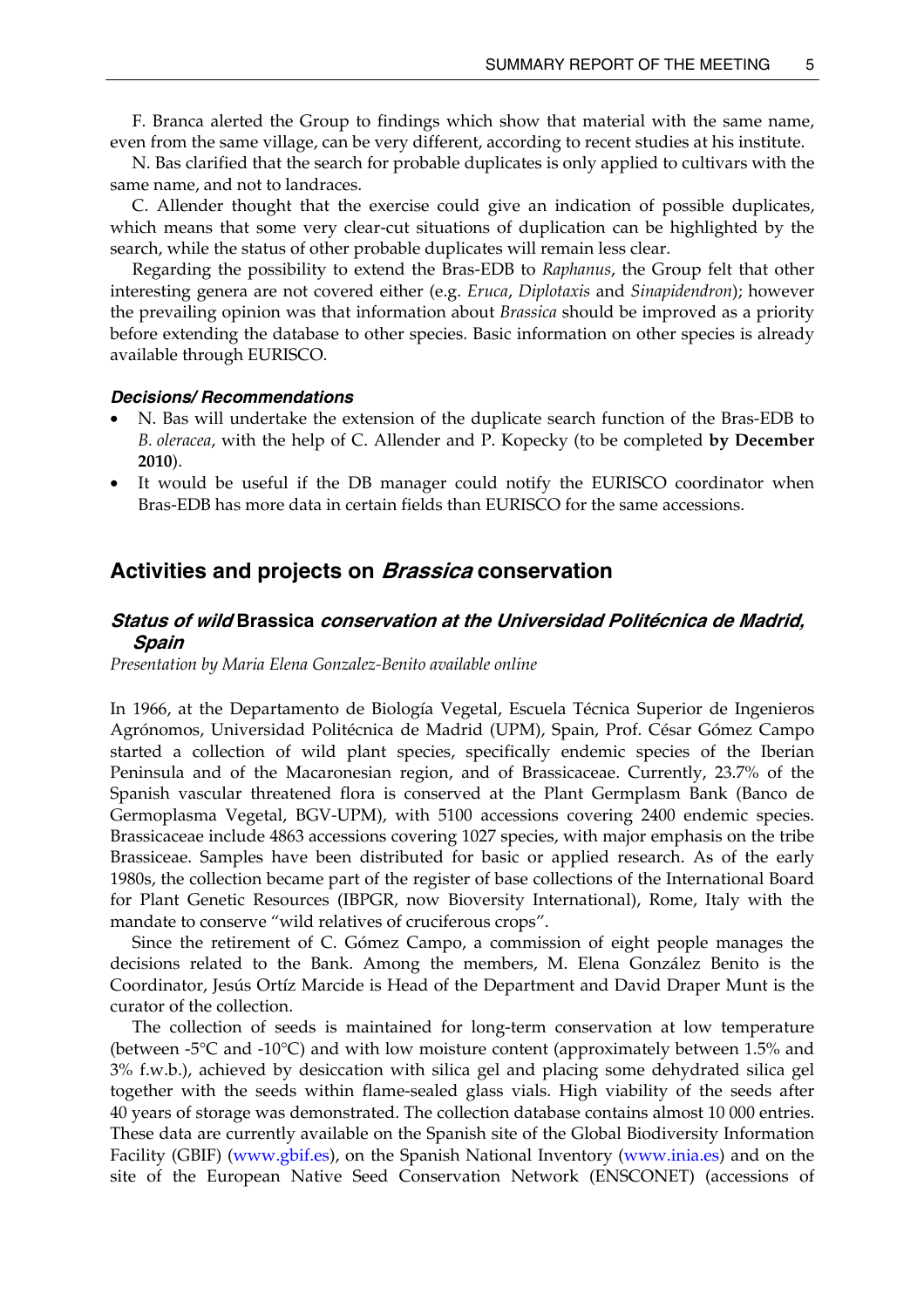<span id="page-11-0"></span>European origin) ([www.ensconet.eu](http://www.ensconet.eu/)). Duplicate samples have been sent to other seed banks in Spain and in other countries. In the short and medium term, it is planned to improve the facilities and the data management. A bar coding system will also be implemented. Regarding the exchange of accessions, transfer agreement documents need to be adapted to recent Spanish laws. Multiplication of the seed is also a priority. The genebank is currently staffed with one full-time person (curator) provided by UPM. Funds derive from projects (national funding and the EC's Sixth Framework Programme ENSCONET (2005-2009)).

 During 1982-1988, IBPGR collecting missions allowed wild brassicas to be collected. All material was characterized in Sweden (M. Gustafsson). Duplicates from all origins were sent to Dr Tsunoda (University of Tohoku, Sendai, Japan). Material from Italy was sent to the genebank in Bari, material from France was sent to Porquerolles, from Greece to Thessaloniki, from Turkey to Izmir and from the UK to Kew. Currently, approximately 300-350 wild relatives of *Brassica* accessions are conserved. The inventory showed that for 23 of those accessions there are no seeds left. While we are working to improve the facilities and the management of the collection, seed requests could be sent to the sites where duplicates are stored.

## **Wild brassicas in the Madrid collection – History of the agreement with IBPGR**  *Presentation by Lorenzo Maggioni available online*

An agreement was signed on 23 April 1981 between IBPGR and Universidad Politécnica, Madrid (UPM), to hold a "global" collection of "Wild relatives of cruciferous crops", as part of the "Register of base collections". Agreed responsibilities were to ensure long-term conservation under defined storage and access conditions. All material should be safetyduplicated and appropriate monitoring and safety-duplication regimes should be used. At the same time, IBPGR sought to ensure that the germplasm samples collected under its auspices were in fact deposited in the designated centre.

 Conditions for availability were that if the material stored was not available from an active collection, it would be made freely available from the base collection to any professionally qualified institution or individual seriously interested in it. The material was expected to be safety-duplicated in another IBPGR designated genebank. However, no clear commitment was given about making the base collection as comprehensive as possible.

 Regarding storage conditions, seeds were expected to be dried to between 3 and 7% [5%] moisture content, packaged and stored at temperatures lower than  $0^{\circ}C$  [-5 $^{\circ}C$ ] (and preferably  $-18^{\circ}$ C [between  $-10^{\circ}$ C and  $-18^{\circ}$ C]) with a viability monitoring regime as recommended by IBPGR.[1](#page-11-1) A suitable method of regeneration would be used to reconstitute the sample when seed viability began to decline or quantity of seeds was reduced to a critical level.

 The collection was planned to continue to receive adequate operating funds and personnel. If this, at some future time, were no longer to be possible, FAO/IBPGR should have been notified promptly.

 As reported by Gómez Campo in the report of the second meeting of the *Brassica* WG (1994, Lisbon), six IBPGR missions were organized between 1982 and 1988, collecting a total of 201 wild (n=9) *Brassica* accessions (Table 1).

 $\overline{a}$ 

<span id="page-11-1"></span><sup>1</sup> Ellis RH, Roberts EH, Whitehead J. 1980. A new, more economic and accurate approach to monitoring the viability of accessions during storage in seed banks. Plant Genetic Resources Newsletter 41:3-18.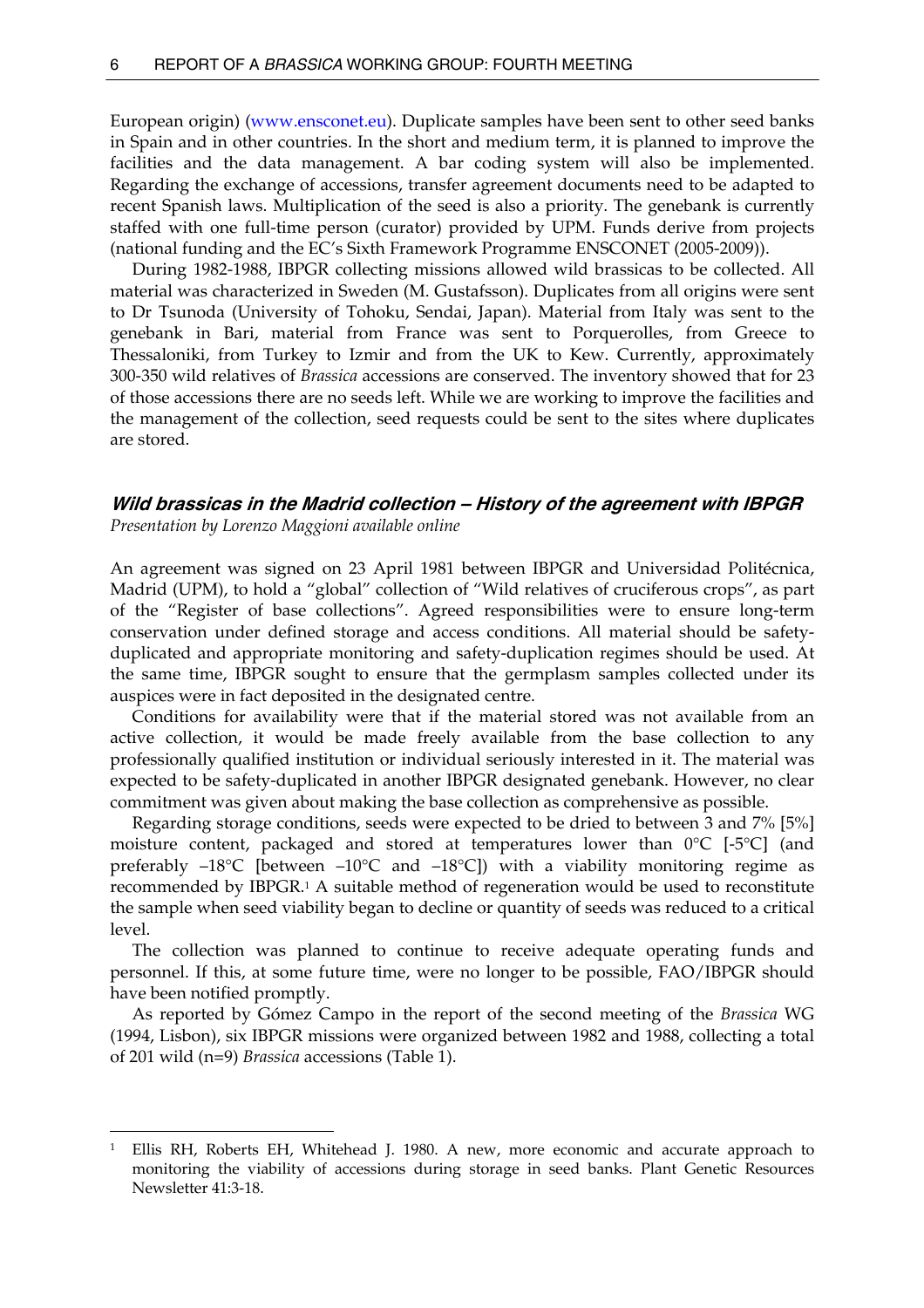| Year | Country                                             | No. of wild <i>Brassica</i> accessions collected |
|------|-----------------------------------------------------|--------------------------------------------------|
| 1982 | Greece                                              | 25                                               |
| 1983 | Crete (Greece), Turkey                              | 27                                               |
| 1984 | Sicily (southern Italy)                             | 45                                               |
| 1985 | Italy, France, Spain                                | 41                                               |
| 1986 | Cyprus, Tunisia, Corsica (France), Sardinia (Italy) | 19                                               |
| 1988 | Spain, France, Great Britain                        | 44                                               |
|      | Total                                               | 201                                              |

Table 1. IBPGR collecting missions (198[2](#page-12-0)-1988)<sup>2</sup>

 In 1995, the International Plant Genetic Resources Institute (IPGRI, successor of IBPGR, now Bioversity International) sent out letters requesting information to make an inventory of the European Institutions holding Base Collections for IBPGR. UPM responded that it was holding 179 designated accessions (out of 224 expected by IPGRI).

 During Phase VII of ECPGR (2004–2008), as part of the ECPGR membership agreement, Spain agreed to maintain the "Wild relatives of crucifer collection", Madrid, for long-term conservation on behalf of ECPGR.

In conclusion, it may be noted that a large part of the UPM collection of wild  $(n=9)$ *Brassica* was collected with public funds as part of multinational missions and a commitment to conserve and make available the collection was expressed by UPM/Spain at various occasions between 1981 and 2008.

 Considering the current temporary unavailability of *Brassica* accessions from UPM, the WG could offer its help for multiplication or for conservation. Also, the possibilities for access to material from safety-duplicated sites could be checked. An analysis of gaps in the European collections, aiming to form a publicly available collection with complete coverage of n=9 *Brassica*, could be recommended.

#### *Discussion*

On behalf of the Group, F. Branca wished to thank UPM for having maintained the collection of wild crucifers and for serving the needs of users for many years. Regarding the current problems faced by UPM and the temporary unavailability of material, he suggested that the *Brassica* WG should try to make a list of what is available (regarding wild *Brassica*) in various genebanks in Europe and elsewhere.

 G. Poulsen stressed the fact that in many cases an accession was collected from only one plant and that perhaps not so much diversity is actually stored in the various genebanks. A gap analysis of the world collections of wild (n=9) *Brassica* would therefore be opportune.

 N. Bas asked what the Group could do to help UPM to multiply/regenerate the *Brassica* accessions.

 M. E. Gonzalez replied that UPM is currently starting to regenerate the *Brassica* accessions and that they would appreciate receiving advice on the regeneration methodology. Considering that material will not be available for distribution in the near future, she would also appreciate the help of the Group in tracking down where duplicate samples are stored and available for distribution.

#### *Decisions*

 $\overline{a}$ 

• M. Elena Gonzalez will inform the *Brassica* WG, providing a detailed list of the accessions of wild (n=9) *Brassica* currently stored at UPM and the amount of seed left. She will also

<span id="page-12-0"></span><sup>2</sup> Adapted from table on p. 23 *in* Gass T, Gustafsson M, Astley D, Frison EA, compilers. 1995. Report of a Working Group on *Brassica*. Second meeting, 13-15 November 1994, Lisbon, Portugal. European Cooperative Programme for Crop Genetic Resources Networks (ECP/GR). International Plant Genetic Resources Institute, Rome.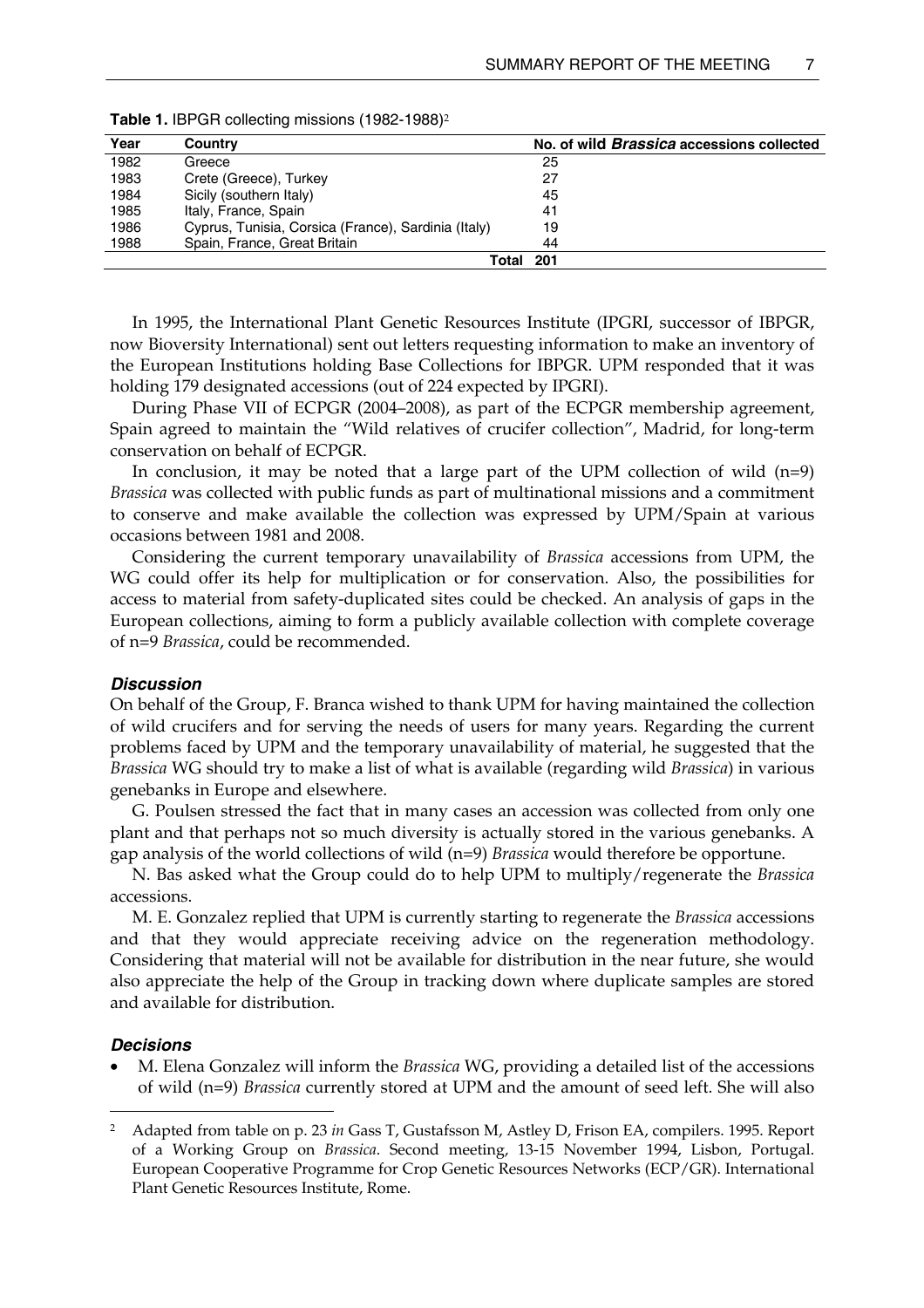<span id="page-13-0"></span>provide information about the sites where these accessions have been safety-duplicated, according to the existing records at UPM.

- A Group's Task Force including **N. Bas (coordinator),** F. Branca, G. Poulsen, M.E. Gonzalez, A. Traka-Mavrona and L. Maggioni was formed, with the objective of sharing the following tasks:
	- Identify locations where wild (n=9) *Brassica* accessions are stored in the world
	- Verify the availability of the above accessions for seed exchange
	- Verify whether the genepool of wild *Brassica* can be considered safely conserved in *ex situ* genebanks or whether further collecting is needed
	- Identify the accessions requiring multiplication and prepare a time-framed plan for such multiplication (by whom and by when)
	- Promote any other action required for the safe and effective conservation of the wild (n=9) *Brassica* genepool.

# **AEGRO project**

*Presentation by Ferdinando Branca available online* 

The Department of Horticulture and Food Technology, Catania University (Dipartimento di OrtoFloroArboricoltura e Tecnologie Agroalimentari (DOFATA), Università di Catania), is lead partner in the work package on *Brassica* case studies of the FP7 project AEGRO ("An integrated European *In Situ* management Work plan: Implementing Genetic Reserves and On Farm concepts").

The objectives include:

- **Objective 1**: Collection of data on species and population distribution existing in various information systems
- **Objective 2**: Prioritization of species and populations
- **Objective 3**: Recommendation of sites suited to establish genetic reserves for *Brassica* in the European Union
- **Objective 4**: Development of species-specific guidelines for the design, management and monitoring of genetic reserves
- **Objective 5**: Establishment of a demographic and genetic baseline for a single *Brassica* genetic reserve
- **Objective 6**: Compilation of the national legal framework related to *in situ* management, annotation of the legal and organizational national framework and derivation of a recommendation for a national strategy for *in situ* management
- **Objective 7**: Contribution to the establishment of a European integrated workplan for *in situ* management of crop wild relatives.

 To achieve objectives 3, 4 and 5 it was decided to plant and characterize the wild *Brassica* species identified during the first year of the project. Sowing took place in September 2008 and transplanting in December 2008. Characterization was carried out plant by plant utilizing the main biomorphological descriptors (IBPGR 1990)[.3](#page-13-1) DNA was also extracted from eight plants per accession and allele frequency of different alleles was measured for the *BoAP1* SSR marker.

<span id="page-13-1"></span> $\overline{a}$ 3 IBPGR. 1990. Descriptors for *Brassica* and *Raphanus*. International Board for Plant Genetic Resources, Rome.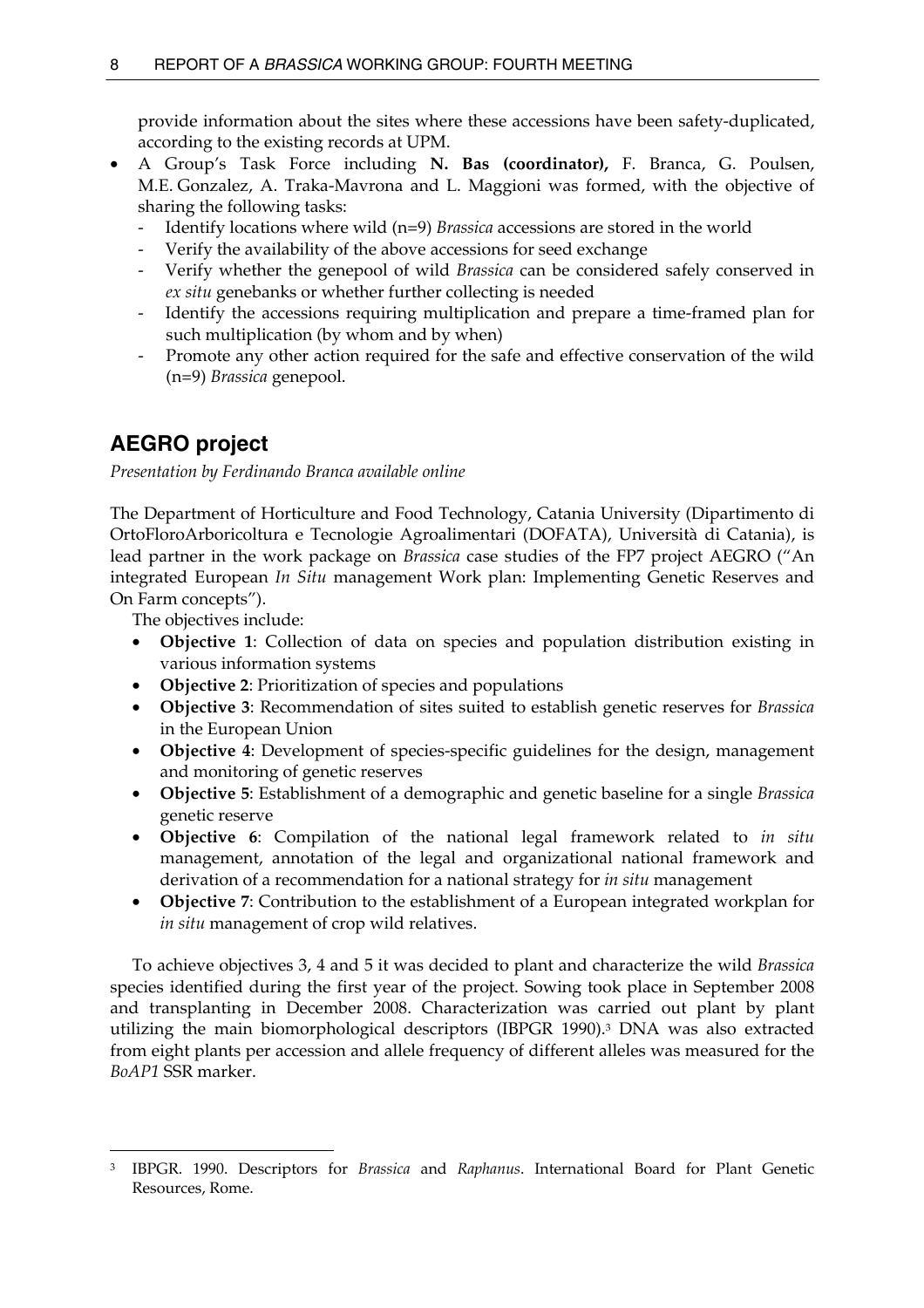#### <span id="page-14-0"></span>*Discussion*

The question was raised about what will be the recommendations for sites suited to establish genetic reserves for *Brassica*.

 F. Branca replied that an important point will be to raise public awareness of the importance of wild *Brassica*, particularly among the local administrators and the protected area managers for the sites where populations of *B. incana, B. macrocarpa, B. rupestris* and *B. villosa* are widespread.

 He also stated that *B. macrocarpa* in Favignana (a small island to the west of Sicily) is under threat due to a reforestation programme that has changed the habitat and reduced the number of individuals of the populations in the island.

#### *Recommendation*

The Group stressed that systematic collecting of *B. macrocarpa* for *ex situ* conservation might be required in the near future owing to the current threat to the survival of the Favignana populations.

## **Visit to the wild Brassica fields**

The Group visited the *Brassica* fields located at the Experimental Farm of Catania University. These included the wild *Brassica* samples of the *Brassica* WG Phase VIII project and the AEGRO accessions. An experimental field of leafy kales planted for morphological characterization was also visited.

#### **Discussion on descriptors to use for the characterization work**

#### *Decision*

A list of possible minimum descriptors to be used for the characterization of wild brassicas and of *B. rapa* was presented by F. Branca. It was decided that F. Branca will make a suggestion by circulating to the Group a list of descriptors to be used for the wild brassica characterization project and A. Artemyeva will do the same regarding the *B. rapa* project. The Group will need to send their comments to complement the initial suggestions, so that a final decision will be taken by the Chair.

### **Inventory of most important traits for evaluation**

*Presentation by Noor Bas available online* 

N. Bas presented the results of a questionnaire she had sent to the *Brassica* WG members, requesting which traits would be the most important for evaluation in each country.

 O. De Ponti drew the attention of the Group to the fact that the needs of other regions of the world should also be kept in mind: in particular, in the case of *Brassica*, insect resistance would be very relevant. A genetically modified organism (GMO) project to insert Bt resistance in *Brassica* crops is currently under way, but this route could be avoided if resistance could be found in the wild species. He also suggested that the questionnaire could be sent to the Chair of the EUCARPIA *Brassica* Group, offering the chance to the breeders to express their views.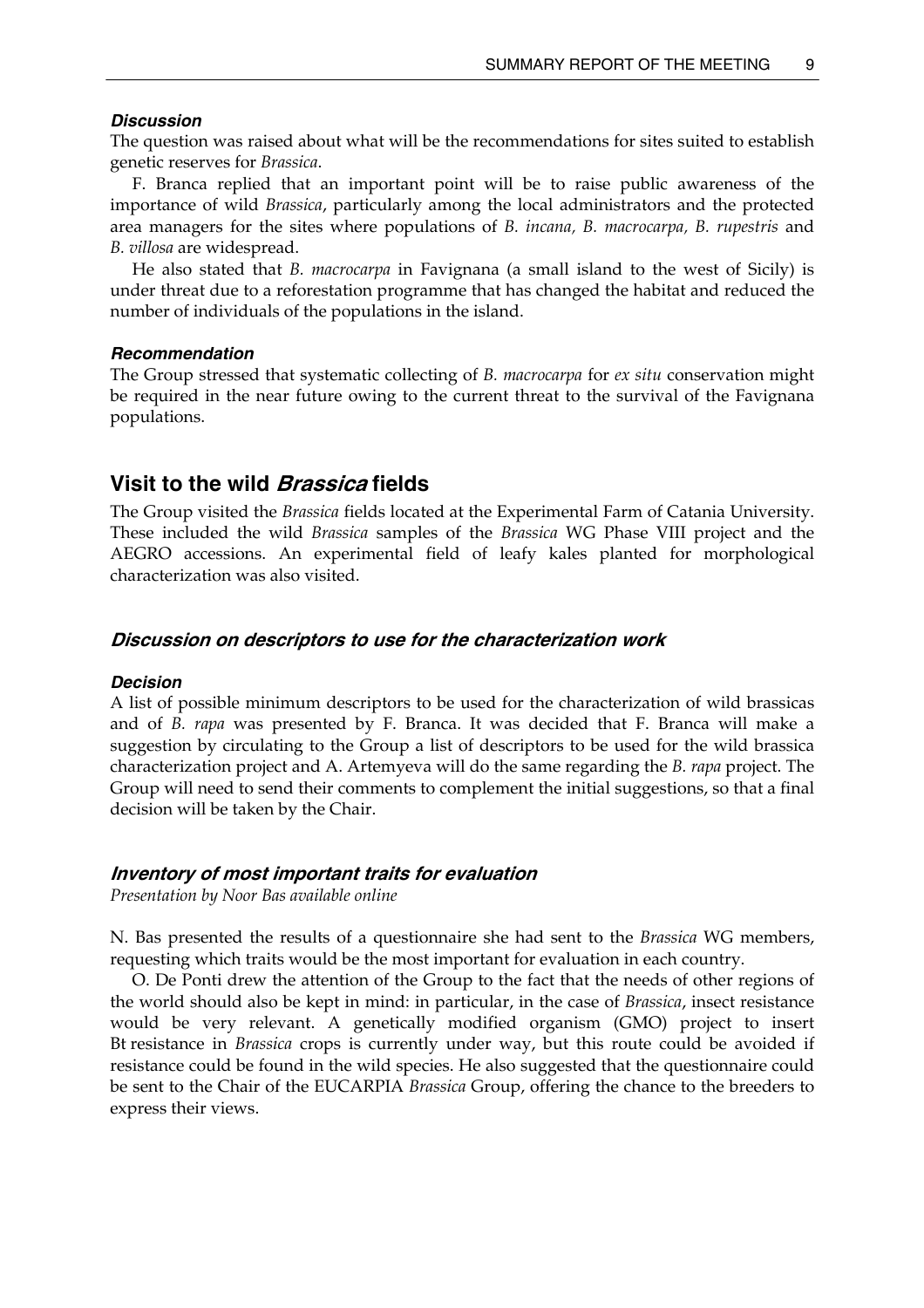# <span id="page-15-0"></span>**AEGIS programme**

## **AEGIS Quality System (AQUAS) and proposed workplan**

*Presentation by Lorenzo Maggioni available online* 

The principles of the AEGIS Quality System were summarized, as detailed in the AQUAS document [\(http://aegis.cgiar.org/implementation/aegis\\_quality\\_system\\_document\\_aquas.html](http://aegis.cgiar.org/implementation/aegis_quality_system_document_aquas.html)).

 A workplan to prepare the various elements of AQUAS was also proposed, aiming to finalize: 1) An operational genebank manual; 2) Generic operational standards; and 3) Agreed minimum technical standards (crop-specific).

 The proposed workplan for the preparation of an operational genebank manual is the following:

- 1. Present template to *Brassica* WG (March 2010).
- 2. Incorporate any suggested changes and additions (10 March 2010).
- 3. Circulate draft template to all Crop NCGs for comments. Comments from NCGs back to Secretariat (15 April 2010?).
- 4. Secretariat revises the draft (before 20 April 2010).
- 5. Present final draft template at the Grain Legumes WG in Antalya, Turkey (22-23 April 2010) and Forages WG in Poel, Germany (27-29 April 2010).
- 6. Test the manual template with the help of *Brassica*, Grain Legumes and Forages WGs [or other volunteers?], who will ensure the template is filled in by relevant genebanks (between May and end of June 2010??).
- 7. Secretariat finalizes the template, prepares a brief guide on its use and seeks approval of AEGIS Advisory Committee (15 July 2010?).
- 8. Approved template is uploaded on the AEGIS Web site and available for Associate members to fill in (30 July 2010).
- 9. All AEGIS Associate Members complete the agreed template and produce their respective operational genebank manual (end 2010??).

 The proposed workplan for the preparation of generic operational standards is the following:

- 1. After the testing phase of the template of the operational genebank manual (between beginning of May and end of June) and based on the completed manuals, the ECPGR Secretariat initiates the drafting of the generic operational standards.
- 2. All Working Groups and subsequently the AEGIS Advisory Committee comment on the draft generic standards.
- 3. Secretariat revises the first draft (possible need for a second iteration of comments).
- 4. Revised standards are sent to the ECPGR Steering Committee for approval (by October 2010).
- 5. Associate members initiate the process of upgrading their genebank operations to the standards (from beginning of 2011 onwards).

 The proposed workplan for the preparation of agreed minimum standards (per crop or crop groups) is the following:

- 1. The Crop WGs start with identification of the list of genebank operations that require crop-specific minimum standards, using the agreed template of the operational genebank manual as a basis (i.e. by the end of July 2010).
- 2. WGs agree on the list(s) that correspond with the crops they are responsible for.
- 3. Current genebank and crop germplasm management practices are collected in relation to crop-specific genebank operations by the respective WGs.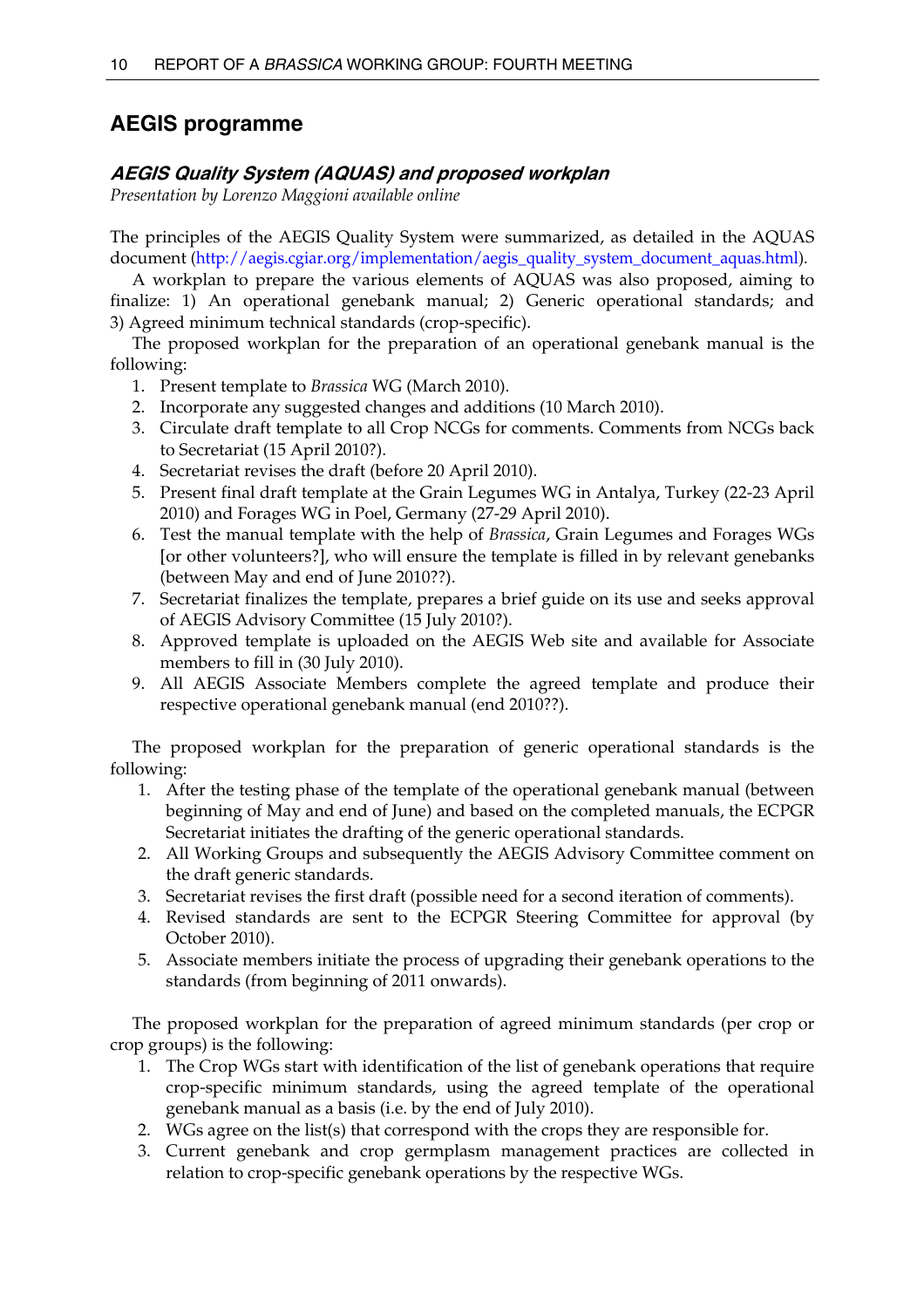- <span id="page-16-0"></span>4. Draft minimum standards for crop-specific operations are prepared by WG Chairs/Vice-Chairs and proposed to the WG members (suggested after January 2011, i.e. by the time that the generic standards should have been agreed).
- 5. WGs discuss the proposals and reach consensus agreement on the minimum standards.
- 6. AEGIS Advisory Group comments on the standards, especially from a "between crops" perspective.
- 7. WGs (Chair and Vice-Chair) finalize the minimum agreed standards and (via the ECPGR Secretariat) send them to the ECPGR Steering Committee for formal approval (end of 2011).
- 8. Associate members initiate the process of upgrading their operations to the agreed minimum standards.

### **Draft template for an operational genebank manual**

*Presentation by Lorenzo Maggioni available online* 

A draft template for an operational genebank manual had been prepared by the ECPGR Secretariat and circulated to all the participants. On the basis of this document, when finalized, each associate member of AEGIS will need to prepare a manual that contains descriptions of the routine genebank management procedures and practices and will make it available online. The draft template includes five areas (or conservation objectives), namely: 1) Germplasm acquisition; 2) Ensuring security; 3) Maintaining genetic integrity; 4) Ensuring availability and 5) Providing information. The genebank curators will be expected to describe the way the genebank is carrying out the routine operations at present.

Examples of some of the requested descriptions of specific operations were shown.

#### **Brassica Working Group's activities related to AEGIS**

*Presentation by Noor Bas available online* 

The *Brassica* WG during 2004-2006 focused on the compilation of draft guidelines on the necessary scientific and technical standards to be met by the European Collections to ensure long-term conservation and easy access. A questionnaire was prepared on different (generic and crop-specific) procedures and standards in genebank management. The generic procedures focused on seed storage facilities, type of documentation system, minimum required passport data, documentation availability/viability, distribution (use of MTA, phytosanitary certification, maximum time for shipping) and use of a quality system. Crop-specific procedures included minimum number of seeds stored for conservation and their availability, minimum germination percentage and its monitoring, different aspects of regeneration (number of plants, pollinators, harvesting, postharvest conditions, seed cleaning), safety-duplication and the use of protocols/logbooks. Responses were received from 18 institutes from 14 countries and draft minimum standards were compiled, discussed and adapted at the VEGNET meeting in Olomouc, Czech Republic (2007) and at the AEGIS meeting in Radzików, Poland (2008). The summary of present practices and the draft minimum standards are included in the *Brassica* progress report for the AEGIS feasibility study [\(http://aegis.cgiar.org/documents/crop\\_specific\\_documents.html\)](http://aegis.cgiar.org/documents/crop_specific_documents.html).

## *Discussion*

O. De Ponti suggested that standards should also be considered by genebanks with regard to the possibility that GMO contamination might affect the genetic integrity of the accessions.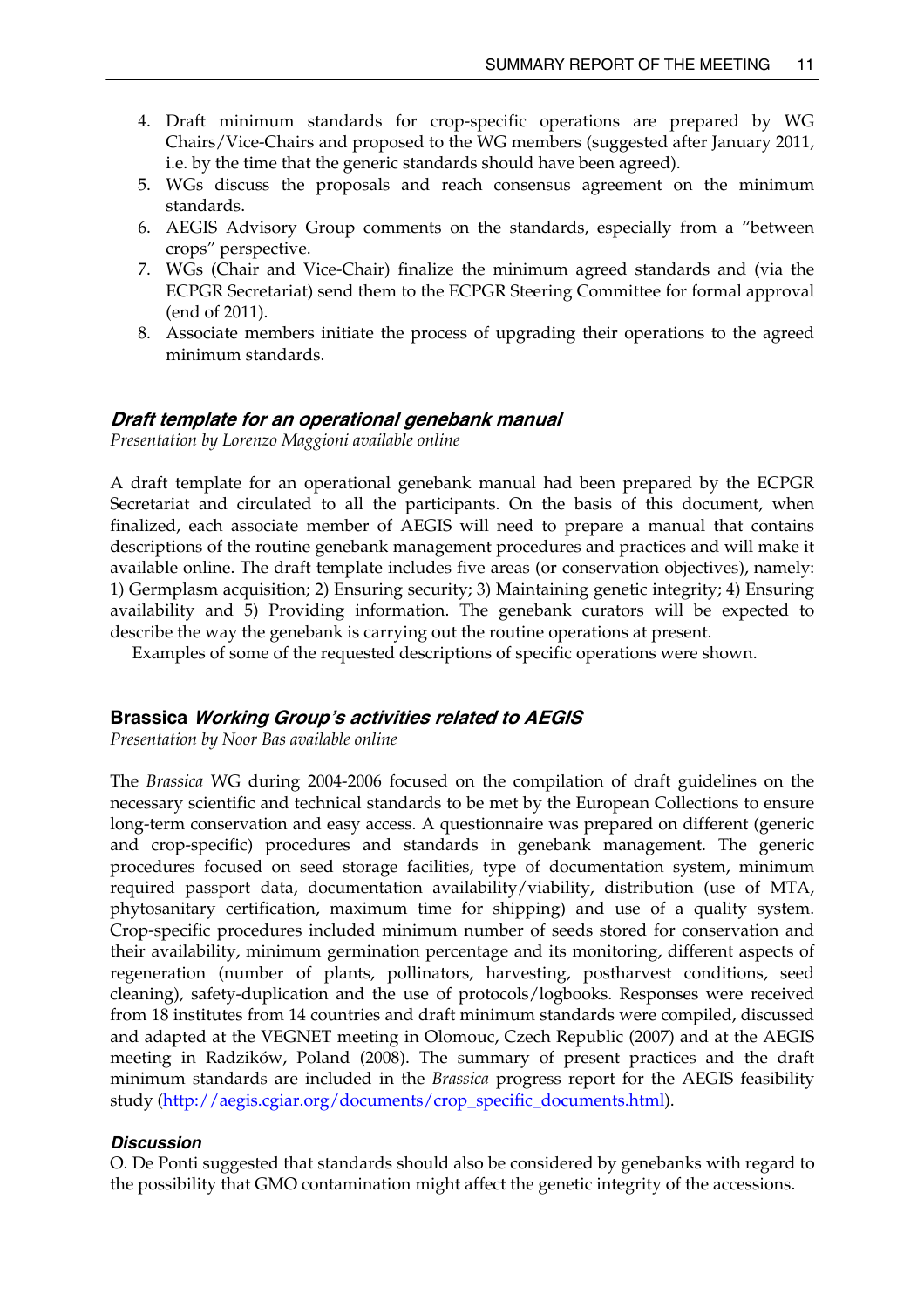<span id="page-17-0"></span> A discussion followed about the possible role of genebanks regarding GMOs. It was concluded that the suggestion by O. De Ponti should be given further thought and be addressed by the ECPGR Secretariat.

 C. Allender thought that it might be counterproductive to publicize the security measures of a genebank, in view of possible attacks by burglars or other potential violators.

 A few other specific comments were made to the draft template. The Secretariat took note of these in order to prepare a revised version

 F. Branca challenged the concept of AEGIS. He feared that a too strict quality system would make it possible only for the larger genebanks to comply with the standards and would therefore exclude from the system all the small collection holders. He also wondered what would be the benefit for a small genebank to be part of the system. He also noted that AEGIS is not paying much attention to the characterization and evaluation of the accessions. He finally wondered about the funding mechanisms for AEGIS.

 L. Maggioni and other Group members replied that the main benefit for a small genebank would be to be recognized at the national level as an important collection, with the role of maintaining European Accessions. The signing of an Associate Agreement would therefore place the small genebank in a better position to ensure permanent funding by the national authorities, in order to be able to contribute to honouring the national commitment towards AEGIS. Moreover, the current philosophy of AQUAS does not intend to be exclusive, i.e. rejecting genebanks from the system, but rather to be inclusive, i.e. promoting the improvement of the capacity of the weak partners. Finally, the funding mechanism for AEGIS will largely depend on projects such as EUROGENEBANK, currently submitted to the EC for funding.

#### *Decisions*

- The Group agreed on the general terms of the workplan proposed by the ECPGR Secretariat, in particular with the decision to abandon the plan made at the VEGNET meeting in Catania (November 2009) regarding the circulation of a questionnaire on stakeholder practices.
- G. Poulsen made the offer that NordGen will test the template of an operational genebank manual, starting at the beginning of May 2010. The experience obtained will then be communicated to the rest of the *Brassica* WG in order to reach an agreement on a standard way to fill in the template (such as about the length of the answers). Subsequently, other genebanks will be invited to fill in the template.
- It was decided to postpone the start of the work on a crop-specific template, by waiting until some experience is obtained with the generic standard exercise.

## **Election of Chair and conclusion**

The Group re-elected F. Branca as its Chair and N. Bas was reconfirmed as Vice-Chair. F. Branca stressed the importance of maintaining a strong and friendly relationship among the *Brassica* WG members and to be proactive in preparing collaborative projects to be submitted for funding.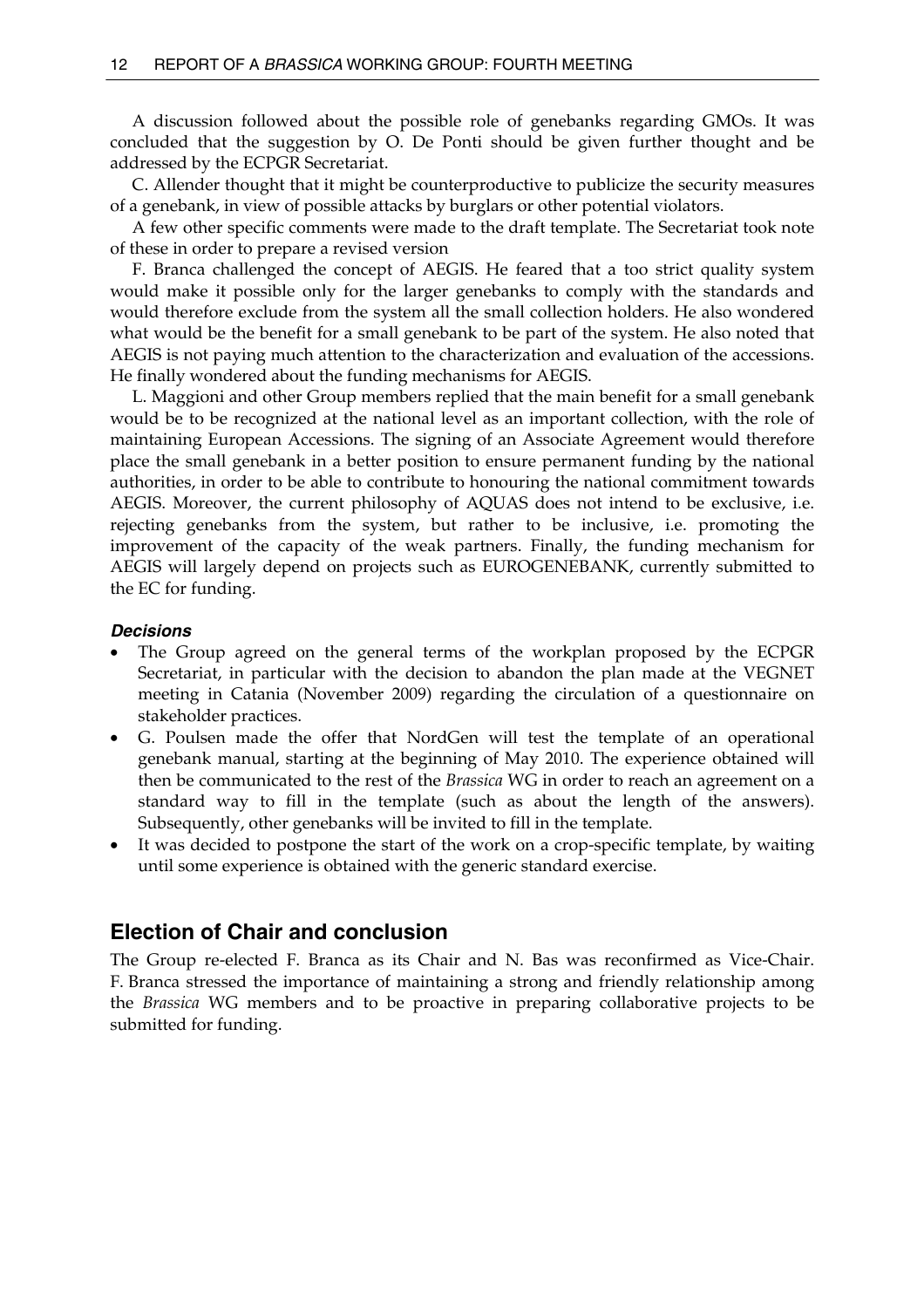# <span id="page-18-0"></span>**APPENDICES**

| Appendix I. Acronyms and abbreviations    | 15 |
|-------------------------------------------|----|
| Appendix II. Agenda                       | 16 |
| <b>Appendix III. List of participants</b> | 17 |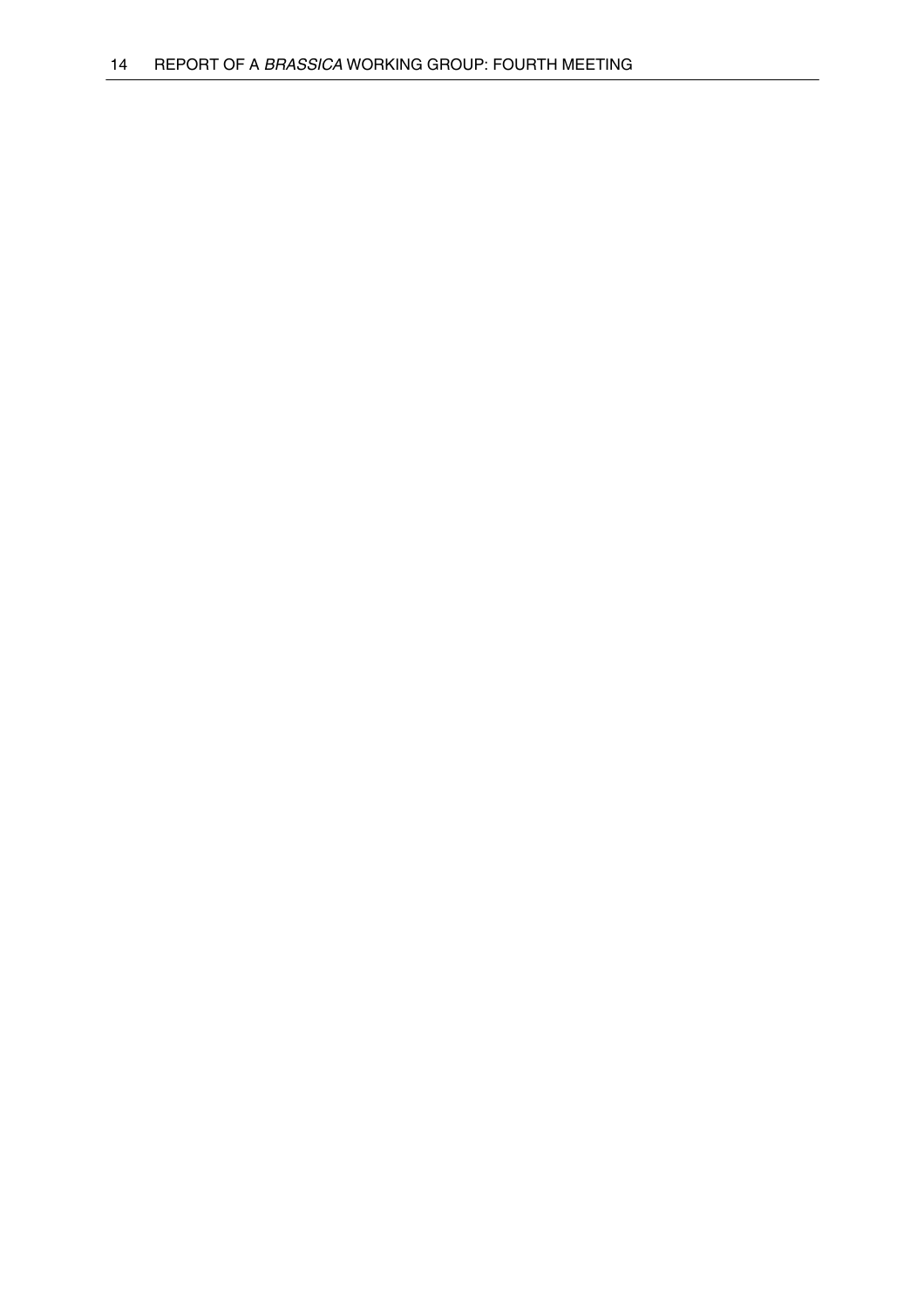# <span id="page-20-0"></span>**Appendix I. Acronyms and abbreviations**

| <b>AEGIS</b>    | A European Genebank Integrated System                                                                                                                                       |
|-----------------|-----------------------------------------------------------------------------------------------------------------------------------------------------------------------------|
| <b>AEGRO</b>    | An integrated European In Situ management Work plan: Implementing<br>Genetic Reserves and On Farm concepts                                                                  |
| <b>Bras-EDB</b> | European Brassica Database                                                                                                                                                  |
| <b>CGN</b>      | Centre for Genetic Resources, the Netherlands, Wageningen                                                                                                                   |
| <b>DOFATA</b>   | Dipartimento di OrtoFloroArboricoltura e Tecnologie Agroalimentari,<br>Università di Catania (Department of Horticulture and Food Technology,<br>Catania University), Italy |
| EC              | <b>European Commission</b>                                                                                                                                                  |
| <b>ECPGR</b>    | European Cooperative Programme for Plant Genetic Resources                                                                                                                  |
| EU              | European Union                                                                                                                                                              |
| <b>EUCARPIA</b> | European Association for Research on Plant Breeding                                                                                                                         |
| <b>EURISCO</b>  | European Internet Search Catalogue                                                                                                                                          |
| FAO             | Food and Agriculture Organization of the United Nations                                                                                                                     |
| <b>GMO</b>      | Genetically modified organism                                                                                                                                               |
| <b>IBPGR</b>    | International Board for Plant Genetic Resources, Rome, Italy (now Bioversity<br>International)                                                                              |
| <b>IPGRI</b>    | International Plant Genetic Resources Institute (now Bioversity International)                                                                                              |
| MAA             | Most Appropriate Accession                                                                                                                                                  |
| <b>NCG</b>      | Network Coordinating Group (ECPGR)                                                                                                                                          |
| NordGen         | Nordic Genetic Resource Center, Alnarp, Sweden                                                                                                                              |
| <b>SMTA</b>     | <b>Standard Material Transfer Agreement</b>                                                                                                                                 |
| <b>UPM</b>      | Universidad Politécnica de Madrid (Technical University of Madrid), Spain                                                                                                   |
| <b>VEGNET</b>   | Vegetables Network (ECPGR)                                                                                                                                                  |
| <b>VIR</b>      | N.I. Vavilov Research Institute of Plant Industry, St. Petersburg, Russian<br>Federation                                                                                    |
| WG              | Working Group                                                                                                                                                               |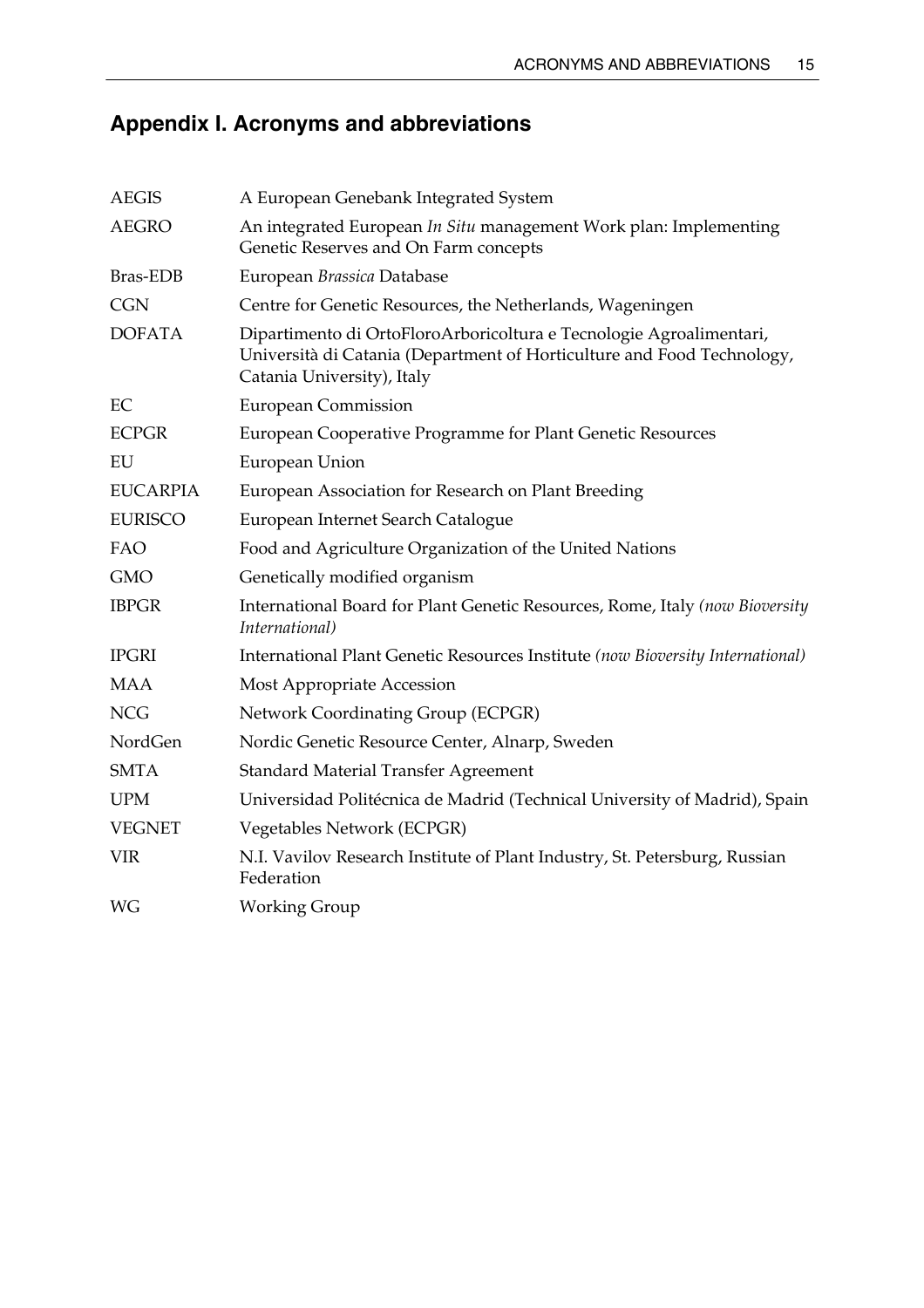# <span id="page-21-0"></span>**Appendix II. Agenda**

## *Fourth Meeting of the ECPGR Working Group* **on Brassica** *2-4 March 2010, Linguaglossa, Catania, Italy*

## **Monday 1 March 2010**

Arrival of participants *Dinner at Borgata Baldazza* 

## **Tuesday 2 March 2010**

| 8.30-10.30  | Introduction                                                            |
|-------------|-------------------------------------------------------------------------|
|             | Welcome address and opening remarks (convener, F. Branca)               |
|             | ECPGR, including AEGIS update (L. Maggioni)                             |
| 10.30-11.00 | Coffee break                                                            |
| 11.30-13.00 | <b>Brassica WG project</b>                                              |
|             | Wild Brassica species (F. Branca)                                       |
|             | Discussion                                                              |
| 13.00-14.30 | Lunch at Borgata Baldazza                                               |
| 14.30-16.30 | <b>Brassica WG project (continued)</b>                                  |
|             | $\bullet$ B. rapa (N. Bas)                                              |
|             | <b>Discussion</b><br>$\bullet$                                          |
| 16.30-17.00 | Coffee break                                                            |
| 17.00-19.00 | Activities and projects on Brassica conservation                        |
|             | • Status of wild <i>Brassica</i> conservation at BGV-UPM, Madrid, Spain |
|             | • AEGRO project                                                         |
|             | Dinner at Borgata Baldazza                                              |

## **Wednesday 3 March 2010**

| 8.30-13.00  | Visit to the wild Brassica fields                                                       |
|-------------|-----------------------------------------------------------------------------------------|
|             | • Visit to the wild Brassica fields of the ECPGR Phase VIII project of the              |
|             | Brassica WG located at the Experimental Farm of Catania University                      |
|             | (F. Branca)                                                                             |
|             | • Discussion on descriptors to use for the characterization work                        |
| 13.00–14.30 | Lunch (trattoria Rosalba)                                                               |
| 14:30-16.30 | Brassica WG programme related to AEGIS, including AQUAS (N. Bas)                        |
| 16.30-17.00 | Coffee break                                                                            |
| 17.00-19.00 | • Assessment of the generic standards used in the conservation of Brassica<br>germplasm |
|             | <b>Election of Chair, Conclusion</b>                                                    |
| 18.00-22.00 | Social dinner (Restaurant Al Pescatore, Fondachello)                                    |

## **Thursday 4 March 2010**

| $8.30 - 19.00$ | Excursion to Nebrodi Parks (GR conservation in situ) |
|----------------|------------------------------------------------------|
|                | Lunch (restaurant L'Agostiniana)                     |
| 20.00–22.30    | Dinner at Borgata Baldazza                           |

## **Friday 5 March 2010**

Departure of participants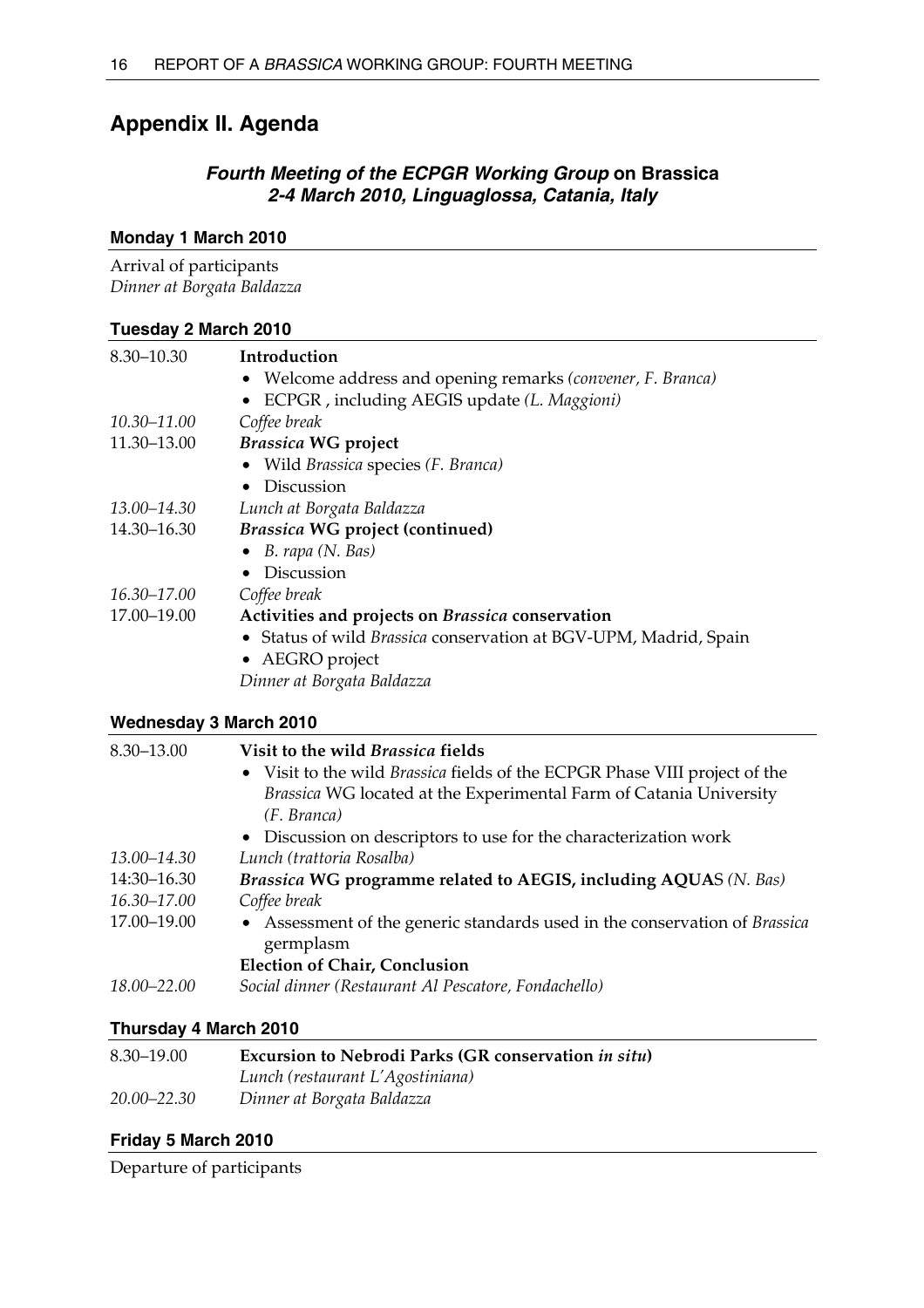# <span id="page-22-0"></span>**Appendix III. List of participants**

## *Fourth Meeting of the ECPGR Working Group on* **Brassica** *2-4 March 2010, Linguaglossa, Catania, Italy*

*N.B. Contact details of participants updated at time of publication. However, the composition of the Working Group is subject to changes. The full list, constantly updated, is available from the* Brassica *Working Group's Web page ([http://www.ecpgr.cgiar.org/Workgroups/brassica/brassica.htm\)](http://www.ecpgr.cgiar.org/Workgroups/brassica/brassica.htm).* 

### **Working Group members**

Helmut Reiner Plant-Food-Quality, Consultant Grunentorgasse 19/12 1090 Wien **Austria**  Email: helmut.reiner@teleweb.at

Jasmin Grahić *(on behalf of Lutvija Karić)*  Poljoprivredno-Prehrambeni Fakultet Sarajevo Zmaja od Bosne, 8 Sarajevo **Bosnia and Herzegovina**  Email: grahic.jasmin@live.com

Stefan Neykov Institute for Plant Genetic Resources "K. Malkov" (IPGR) 2 Drujba Blvd 4122 Sadovo, Plovdiv district **Bulgaria**  Email: sney@abv.bg

Pavel Kopecky Crop Research Institute Division of Plant Genetics, Breeding and Product Quality Department of Vegetables and Special Crops Olomouc Slechtitelu 11 783 71 Olomouc Holice **Czech Republic**  Email: kopecky@genobanka.cz

Gert Bundgaard Poulsen *(representing Denmark)* Nordic Genetic Resource Center NordGen Plant Box 41 230 53 Alnarp Sweden Email: Gert.Poulsen@nordgen.org

Aikaterini Traka-Mavrona Agricultural Research Centre of Makedonia and Thrace (ARCMT) Department of Horticulture 57001 Thermi, Thessaloniki **Greece**  Email1: traka@nagref.gr Email2: kgeggb@otenet.gr

Attila Simon *(on behalf of Zsuzsanna Kollár)*  Central Agricultural Office, Directorate of Cultivation and Agriculture Environmental Management. Department for Agrobotany Külsömezö 15 2766 Tápiószele **Hungary**  Email: jensen@agrobot.rcat.hu

Ferdinando Branca Dipartimento di OrtoFloroArboricoltura e Tecnologie Agroalimentari (DOFATA) Università di Catania Via Valdisavoia 5 95123 Catania **Italy**  Email: fbranca@unict.it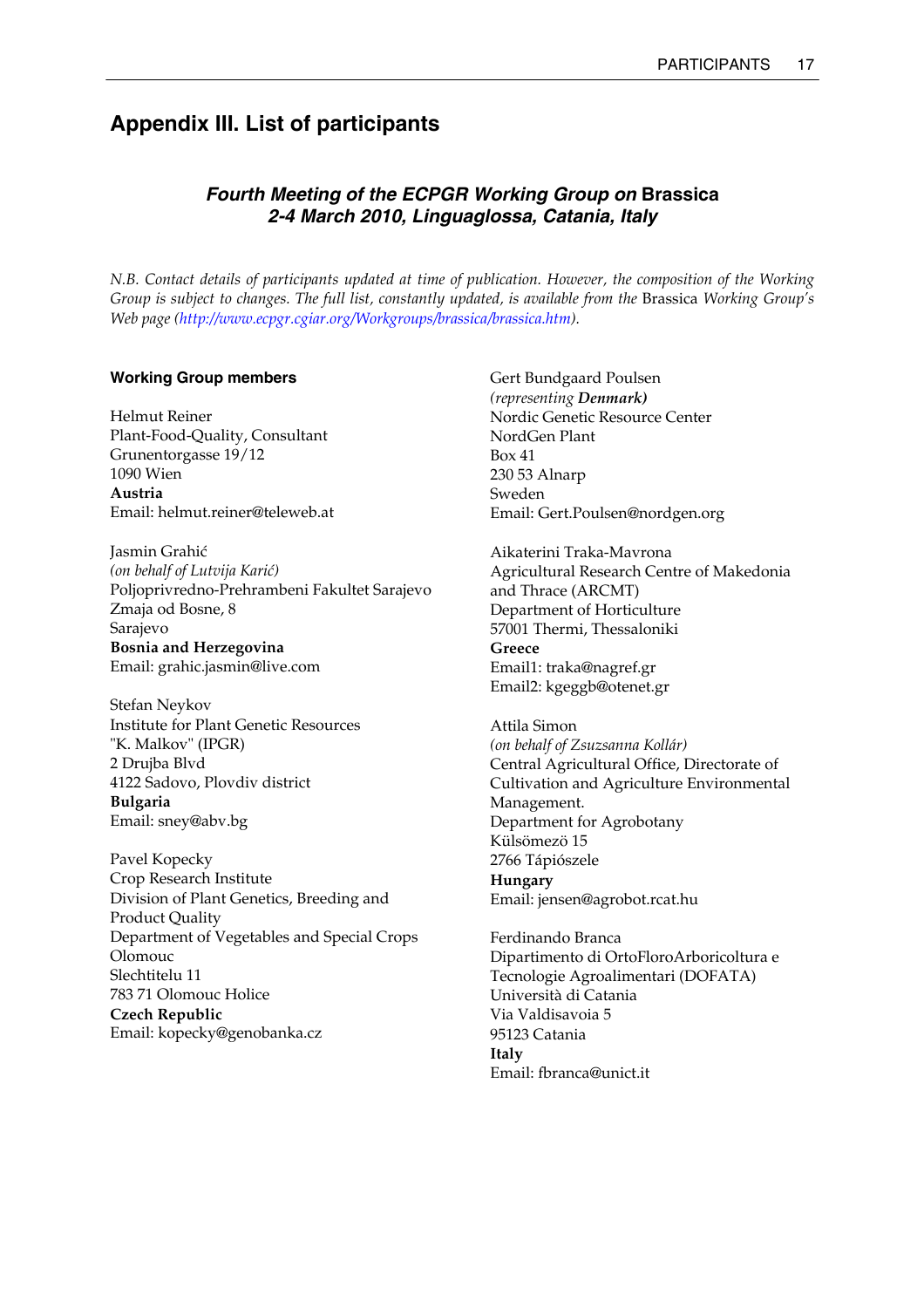Magnor Hansen The Norwegian University of Life Science 1432 Aas **Norway**  Email: magnor.hansen@umb.no

Violeta Rolim Lopes Banco Português de Germoplasma Vegetal (BPGV) Laboratório de Caracterização Molecular Instituto Nacional de Recursos Biológicos, I.P., Instituto Nacional de Investigação Agraria Unidade de Recursos Genéticos, Ecofisiologia e Melhoramento de Plantas (INRB, I.P./INIA/URGEMP) Quinta de S. José - S. Pedro de Merelim 4700-859 Braga **Portugal**  Email1: violeta.lopes@inrb.pt Email2: bpgv@drapn.min-agricultura.pt

Dan Ioan Avasiloaiei *(on behalf of Maria Calin)*  Vegetable Research and Development Station Bacau No. 220 Calea Barladului, Street Bacau city **Romania**  Email: sclbac@legumebac.ro

Anna Artemyeva N.I. Vavilov Research Institute of Plant Industry (VIR) Bolshaya Morskaya Street 42-44 190000 St. Petersburg **Russian Federation**  Email1: a.artemyeva@vir.nw.ru Email2: akme11@yandex.ru

Janko Cervenski Institute of Field and Vegetable Crops Maksima Gorkog 30 21000 Novi Sad **Serbia**  Email: janko.cervenski@ifvcns.ns.ac.rs

Maria Elena González Benito *(on behalf of Antonio de Haro Ballon)*  Universidad Politécnica de Madrid (UPM) Departamento de Biología Vegetal, Escuela Universitaria de Ingenieria Técnica Agrícola (EUIT Agrícola) Ciudad Universitaria 28040 Madrid **Spain**  Email: me.gonzalezbenito@upm.es

Noor Bas Centre for Genetic Resources, the Netherlands (CGN) Wageningen University and Research Centre PO Box 16 6700AA Wageningen **The Netherlands**  Email: noortje.bas@wur.nl

Charlotte Allender Genetic Resources Unit Warwick HRI Wellesbourne Warwick CV35 9EF **United Kingdom**  Email: charlotte.Allender@warwick.ac.uk

#### **Observers**

Orlando de Ponti Nunhems B.V. Dijkerhof 5 6006 RH Weert The Netherlands Email: o.deponti@nunhems.com

Sergio Argento *(local organizers)*  Dipartimento di OrtoFloroArboricoltura e Tecnologie Agroalimentari (DOFATA) Università di Catania Via Valdisavoia 5 95123 Catania Italy Email: sargento@unict.it

Laura Chiarenza *(local organizer)* Dipartimento di OrtoFloroArboricoltura e Tecnologie Agroalimentari (DOFATA) Università di Catania Via Valdisavoia 5 95123 Catania Italy Email: gchiare@unict.it

#### **ECPGR Secretariat**

Lorenzo Maggioni ECPGR Coordinator Regional Office for Europe **Bioversity International**  Via dei Tre Denari 472/a 00057 Maccarese (Fiumicino) Italy Email: l.maggioni@cgiar.org